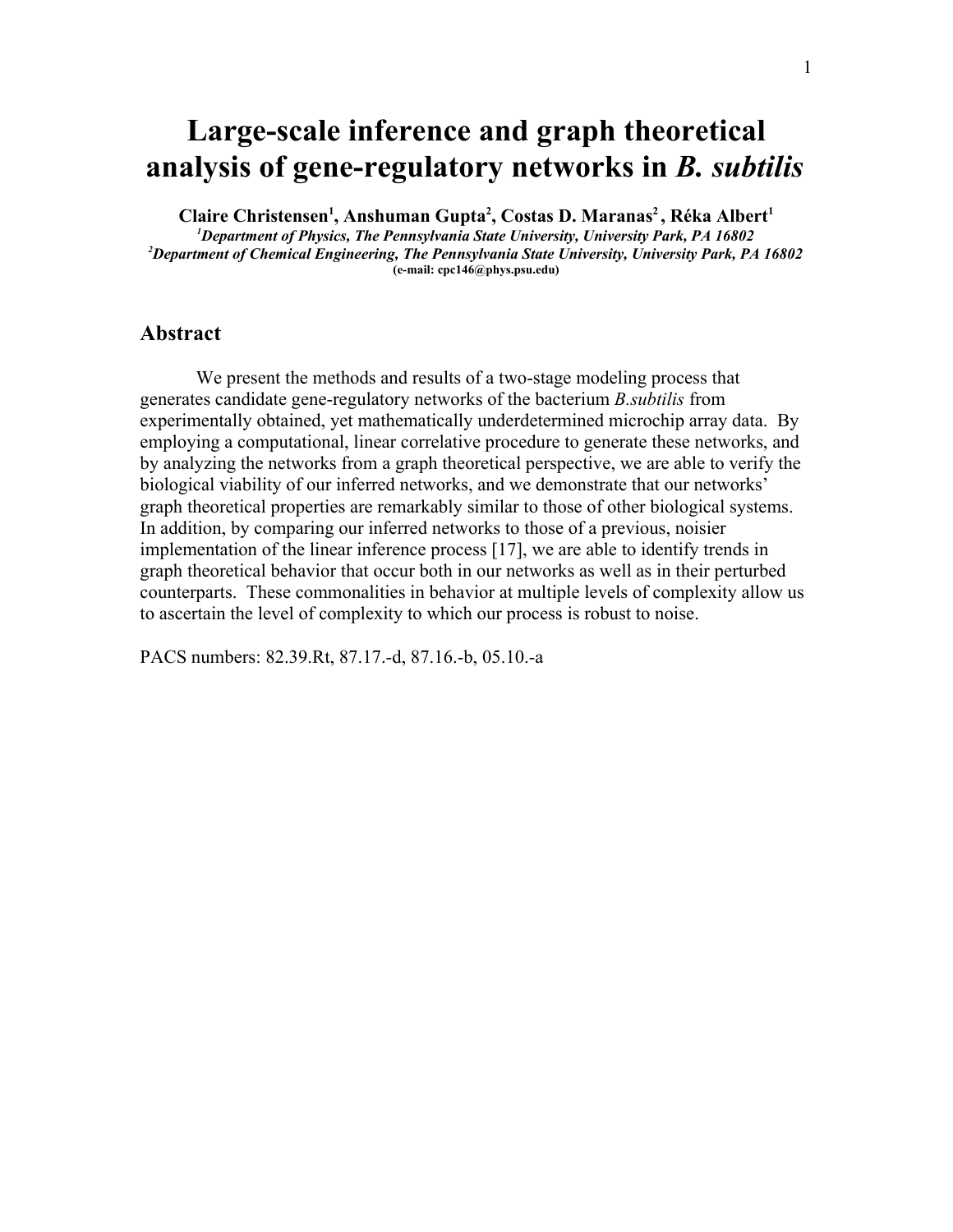# **1. Introduction**

Complex networks—systems of multiple interacting parts—can be found in nearly every field of study. The World Wide Web, for example, is a vast network of web pages, interconnected by hyperlinks; social networks are composed of individuals, linked together through their acquaintances; and the North American power grid represents a network of generators and power stations, joined by power lines [1, 38]. With the advent of genome sequencing and high-throughput protein interaction screens, a new realm of complex biological networks has been uncovered. To fully understand the workings of an organism, we must be able to map more than just the organism's genome: in addition, we must understand the networks of metabolic and protein-protein interactions taking place within the organism's cells, and it is critical that we be able to reconstruct and verify the interaction networks through which genes are regulated.

During the last decade, genomics, transcriptiomics and proteomics have produced an incredible quantity of molecular interaction data, contributing to maps of specific cellular networks. Genome-wide protein-protein interaction maps have been constructed for a variety of organisms, including the yeast, *S. cerevisiae* [14,19,21,39], the worm *C. elegans* [28], and the fruit fly *D. melanogaster* [15]. By systematically pairing DNA- binding proteins and their target genes, transcriptional regulatory maps have been constructed for *E. coli* [39] and *S. cerevisiae* [16,27,29]. While these static maps offer significant insights into the remarkable interconnectivity of cellular components, they describe only functional subsets of cellular networks and do not capture the dynamical aspects of gene regulation.

Alternative methods aim to reverse-engineer regulatory networks from gene expression information [18]. Unfortunately, obtaining the data with a low degree of error and with a high degree of completeness is often experimentally impossible; gene expression information lacks clear thresholds, and frequently possesses far fewer measurements than there are genes in the network. In such underdetermined cases, we must turn to mathematical modeling techniques to *infer* candidate regulatory networks of high biological viability. Generally, one of two modeling methods is employed: either a *deterministic model-based* method, in which the expression level of gene X is assumed to affect the expression level of gene Y, or a *stochastic model-based* method, in which the observed expression profiles are assumed to have been selected from a multivariate probability distribution. Because the stochastic model-based method is computationally intensive and underdetermined, here we employ a deterministic model-based approach. Specifically, we identify the regulatory connections among the genes of the bacterium *B. subtilis* through a first-order, linear process [17], and we then perform a multi-scale graph-theoretical analysis of these inferred networks to test the efficacy of the model.

As the extensive work of the last decade demonstrates, a large class of biological graphs shares many features of heterogeneous social and technological networks [1], and its members' topologies are markedly different from those of random graphs**.** Three dominant graph-theoretical measures define this class of biological graphs. First, members of the class are *scale-free*, meaning that there is a power-law relationship between the number of edges (degree), *k*, adjacent to nodes in the graph, and the fraction, *P(k)*, of nodes with that degree. Second, all graphs in the class exhibit a high average *clustering coefficient* [35]*,* indicating that first neighbors of nodes tend to be highly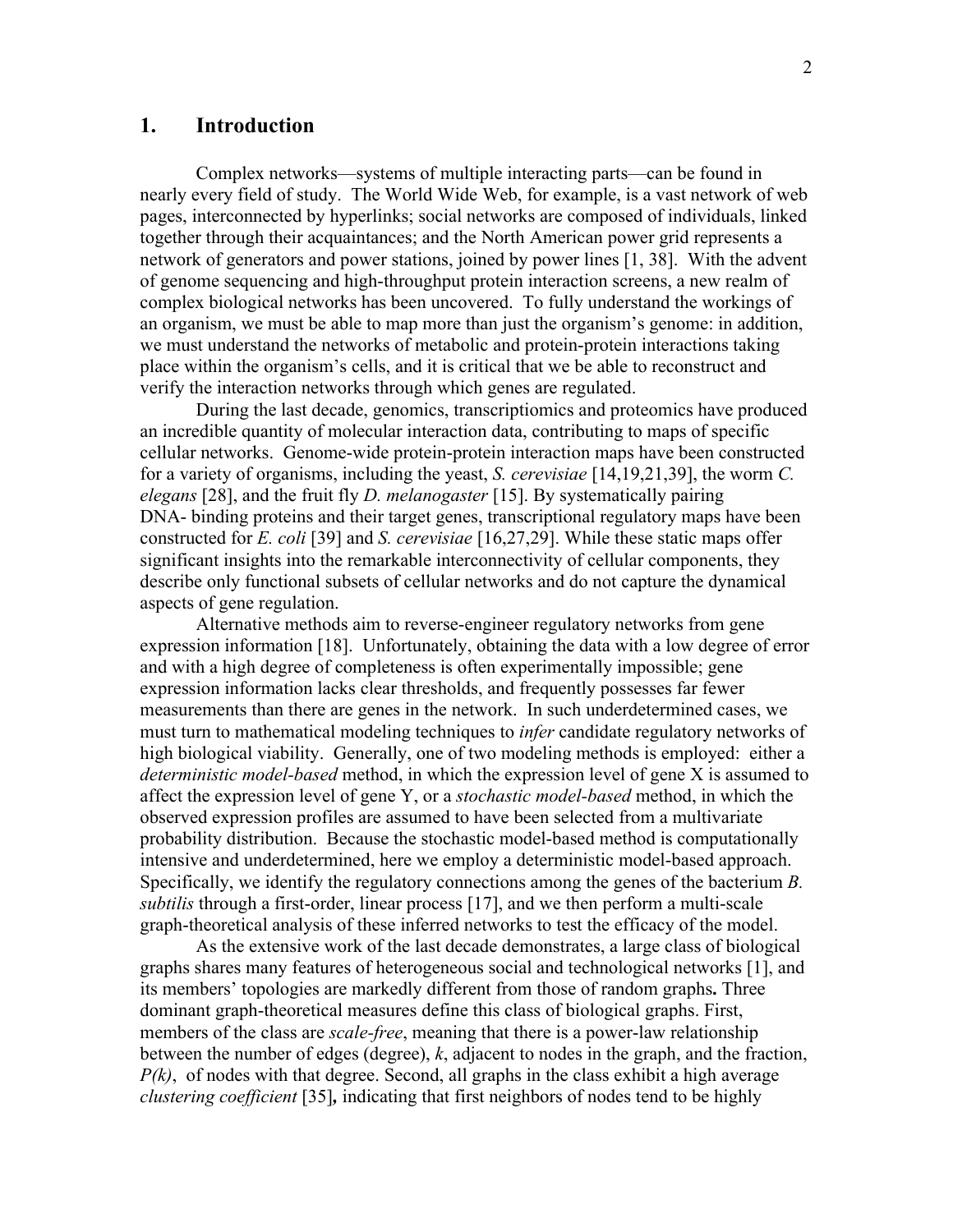interconnected. Third, most graphs possess short average path lengths, which is to say that the average distance—i.e. the number of adjacent edges in the shortest path- between any two nodes in the graph is small. In addition, research has revealed that cellular interaction networks exhibit structured patterns of connection at multiple levels of complexity [30,31,34,38]**,** ranging from three-, four-, and five-node network motifs to a global bow-tie structure [5]**.**

Here we compare the characteristics of our inferred networks to the common features of other biological graphs, and by contrasting our networks' properties with those of random graphs, we assess our networks' biological viability. The biological viability of our networks is intrinsically linked not only to their global properties, but also to their subglobal topological characteristics: as the scale of complexity is refined, our networks exhibit a plethora of substructures, revealing a "topological complexity pyramid" [36]. In fact, the regulatory substructures that are revealed by our multi-scale graph-theoretical analysis could provide additional validation of the utility of *synthesizing* large-scale inference and multi-scale graph-theoretical analysis, as these substructures may uncover as-of-yet unknown interactions that can later be verified experimentally. Although this paper reports primarily on the results of a graphtheoretical analysis of inferred gene-regulatory networks in a *specific* organism, the broader goal of this research is to demonstrate that by uniquely integrating experimentation, mathematical modeling, and mathematical analysis, we can uncover both the global characteristics as well as the local interactions inherent to *any* complex system.

## **2. Research Design and Methods**

Affymetrix® Gene Chip data, furnished to us by experimental collaborators at Genencor, was used in conjunction with regulatory data from the open literature [3,4,6,7,8,9,10,37] both to construct and to verify candidate gene-regulatory networks. We modeled the dynamics of gene expression as a first-order, linear process where we assumed that the rate-of-change of expression of a particular gene  $i$  at time point  $t$  is a linear combination of the concentration of all other genes, *i.e.*,

$$
\frac{dZ_{it}}{dt} = \frac{Z_{i(t+1)} - Z_{it}}{\Delta t} = \sum_{j=1}^{N} \omega_{ij} \cdot Z_{it} \quad \forall \ i = 1, 2, ..., N, t = 1, 2, ..., T-1
$$
 (1)

where  $Z_{it}$  is the expression level of gene *i* at time point *t*,  $\omega_{ij}$  is the regulatory impact of gene  $j$  on gene  $i$ ,  $N$  is the total number of genes,  $T$  is the total number of time points and  $\Delta t$  is the sampling interval. This multiple-regression-based linear model has been widely used for inferring gene-regulatory relationships from microarray time series data [12,13,17,20,41]. The relative simplicity of Equation 1 allows both for explicitly correlating changes in the expression of given genes with the expression level of other genes in the network, as well as for determining the effects of these changes on other genes. We inferred the regulatory coefficients  $\omega_{ij}$  by solving the system of linear equations that results when experimentally obtained  $Z_i$  values are plugged in Equation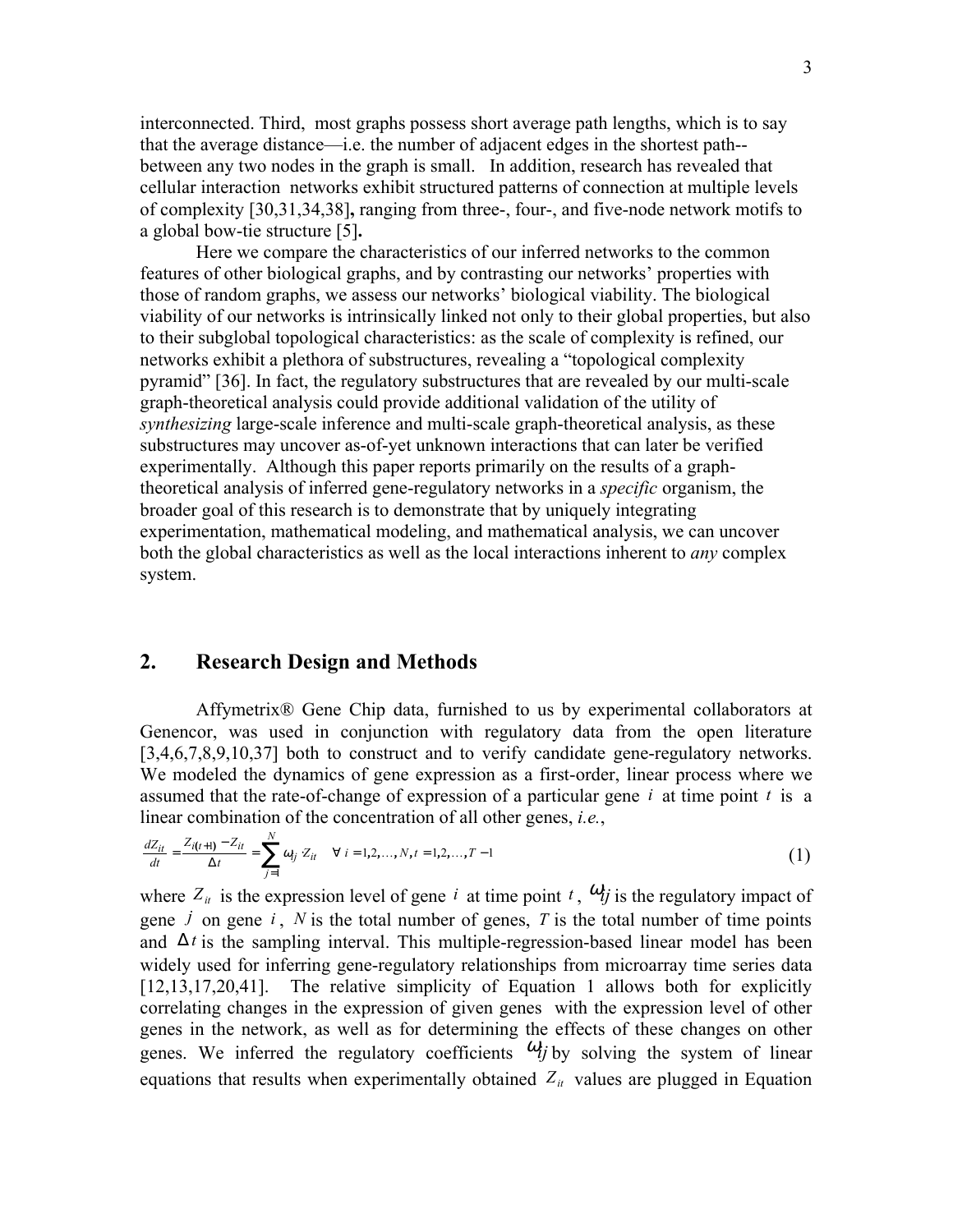(1) [17]. The resulting  $\omega_{ij}$  values then determined whether gene *j* up-regulates ( $\omega_{ij} > 0$ ) or down-regulates  $(\omega_{ij} < 0)$  gene *i*. Using these inferred regulatory coefficients, the gene-regulatory networks were defined [17] such that each gene corresponds to a node and such that a directed edge originates from each "regulator" gene  $j$  and terminates on a "regulated" gene *i* for which  $\omega_{ij} \neq 0$ . A permutation-based significance analysis was also carried out on the inferred connections: a confidence level was assigned to each inferred connection by comparing the likelihood of inferring a regulatory coefficient of a given magnitude from real versus label-randomized data [17]. Label-randomization was achieved by permuting the rows (gene names) and/or columns (time points) of the expression matrix, and the confidence level for a given regulatory coefficient was found from

$$
c_{ij}(\omega^*) = \frac{N^d(\omega_{ij} \ge \omega^*)}{N^d(\omega_{ij} \ge \omega^*) + N^r(\omega_{ij} \ge \omega^*)},
$$
\n(2)

where  $N^a(\omega_{ij} \ge \omega^*)$  and  $N^r(\omega_{ij} \ge \omega^*)$  are the number of connections inferred from the actual and randomized data sets, respectively (note that because of the discrete nature of the data,  $N^a$  and  $N^r$  can have a maximum value of  $T-1$ ) [17]. For example, if for a given gene pair, no connections with regulatory coefficients greater than or equal to some prescribed value,  $\omega^*$ , were inferred from the randomized data, then all connections for that gene pair with regulatory coefficients greater than or equal to the prescribed value in the real data were assigned a confidence level of 100%. We then defined a confidence threshold, and disregarded all edges whose confidence was lower than this threshold. As a result some genes became isolated after losing all edges to which they were previously adjacent; such isolated genes were subsequently excluded from the networks, and only the remaining, connected core of each original network was examined. Therefore, only a subset of the 747 experimentally-represented genes appeared in each inferred network.

Because transcription factors are expressed at much lower levels than enzymeencoding genes, very few of the 747 experimentally-represented genes encode transcriptional regulators, and at high confidence, the inferred networks contain only a handful of transcription factors. Thus, the edges of our networks mostly correspond to indirect regulatory relationships (probably mediated by transcription factors that were not incorporated in the present analysis).

The data sets correspond to a *(i) B. subtilis* cradle-to-grave experiment with 20 time points; and *(ii) B. subtilis* amino acid pulse experiment with 9 time points. Three networks were generated for each data set at confidence levels of 70%, 80%, and 90%, respectively. Though the extraction method used to generate both of these groups of networks was identical, the two groups represent different experimental conditions. This difference is underscored by the fact that there is only a 1% intersection in the edge sets of the two network groups, even though their node sets differ by only 25%. Luscombe *et al.* [29] have noted a similar trend in the transcriptional regulatory network of *S. cerevisae:* different environmental conditions activate distinct subsets of the full regulatory network, subsets that are overlapping in their nodes (genes) but (largely) nonoverlapping in their edges (regulatory interactions).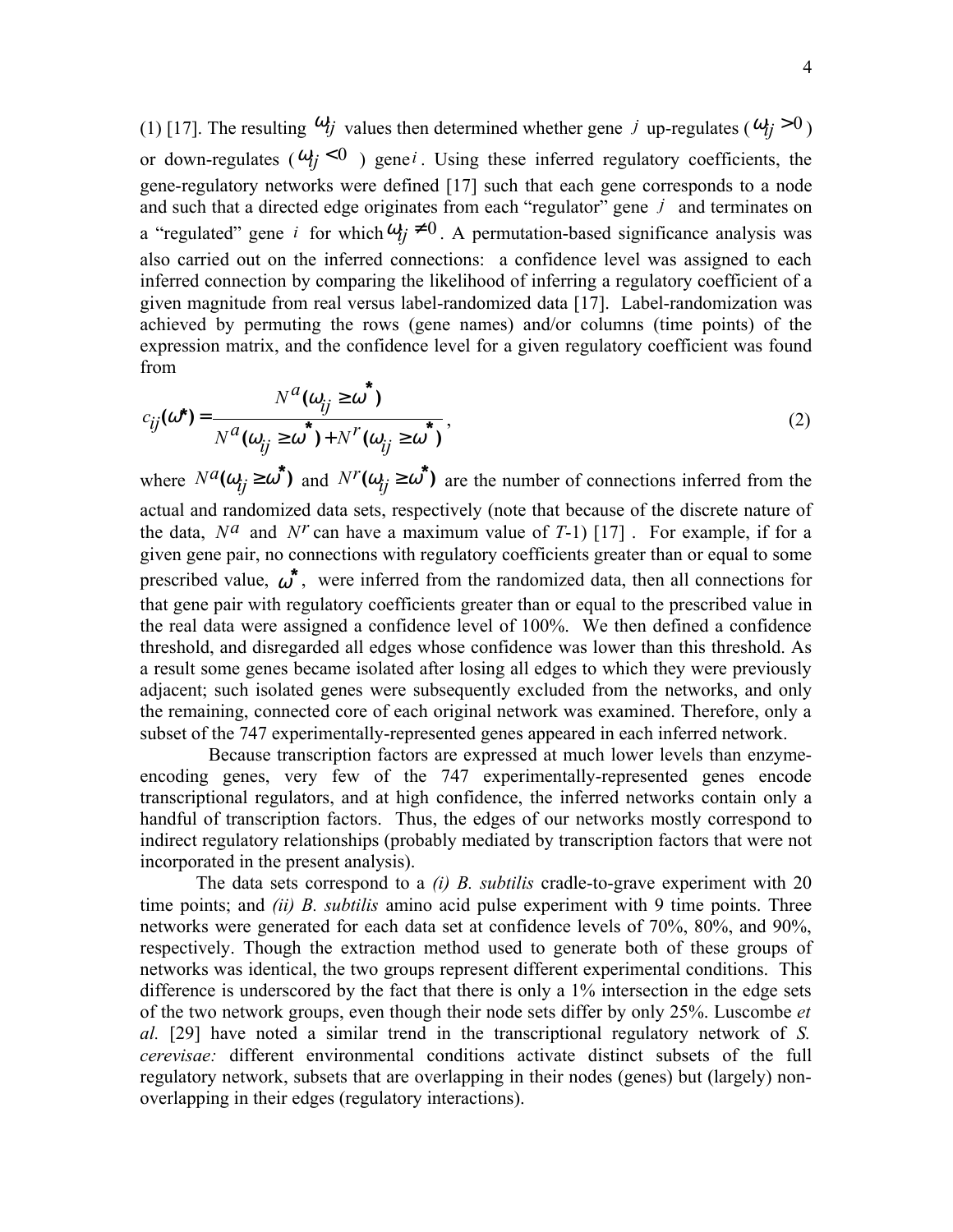The networks referenced in [17] were constructed using the same mathematical model and from the same raw microarray data. These arrays exhibit a small but nondisregardable degeneracy of microarray channels: for 21 of the 747 genes examined, between two and five channels of the microarray corresponded to the same gene. In reference [17] all channels were treated as unique genes; here we have collapsed the expression data of each of the 21 genes that were redundantly represented in [17], into a consensus expression profile by averaging the expression profiles of the over-represented genes and their respective repeats at each time step. This profile averaging is justified by the fact that the time course readings of probes corresponding to the same gene are highly similar. Because the networks in [17], formed in the absence of profile averaging, were inferred assuming a gene space with approximately 3% more genes than were represented experimentally, we regard these networks as *perturbed* versions of our inferred networks, and we use them to test the robustness of our inference process by comparing their graphtheoretical properties to those of our networks. The numbers of (non-isolated) nodes and edges for each network (unperturbed and perturbed) at each confidence level are reported in Table 1. The inferred networks are available, upon request, from the corresponding author.

A suite of preexisting *Python* code [11] was employed and augmented for the graph-theoretical analysis of the *B. subtilis* data sets. In addition, the *Mfinder* software package, available from http://www.weizmann.ac.il/mcb/UriAlon/, was used to isolate and enumerate motifs involving between three and five nodes. This software package determines the concentration of each motif, i.e. the number of occurrences of the particular motif of *n* nodes and *m* edges, divided by the total number of motifs of *n* nodes and *m* edges) in a candidate network. Then this concentration is compared to the concentration of the same motif found in a large ensemble of randomized networks that preserve the degree of each node in the candidate network, while establishing connections randomly. The presence of a motif is deemed statistically significant if its

concentration in the candidate network had a Z-score greater than 2—i.e. if  $\frac{C_i - \mu_i}{\sigma} > 2$ *i*  $C_i - \mu_i$ σ  $\frac{\mu_i}{\sigma} > 2$ ,

where  $C_i$  is the concentration of motif *i* in the candidate network, and  $\mu_i$  and  $\sigma_i$  are the mean and standard deviation in the concentrations of motif *i* in the randomized networks.

# **3. Results**

# **A. The global topology of** *B. subtilis* **networks**

#### *1. Degree Distribution*

Because the edges in gene-regulatory networks represent the propagation of a chemical signal from one gene to another, the edges in gene-regulatory networks must be *directed*. Edges that point away from nodes contribute to their *out-degree*, and those edges that point toward nodes contribute to their *in-degree*. In the network as a whole, there are necessarily as many outgoing edges as there are incoming edges, but the distribution of outgoing and incoming edges can be markedly different [16,27,38]. Here we study the cumulative in and out degree distributions which give the fraction of nodes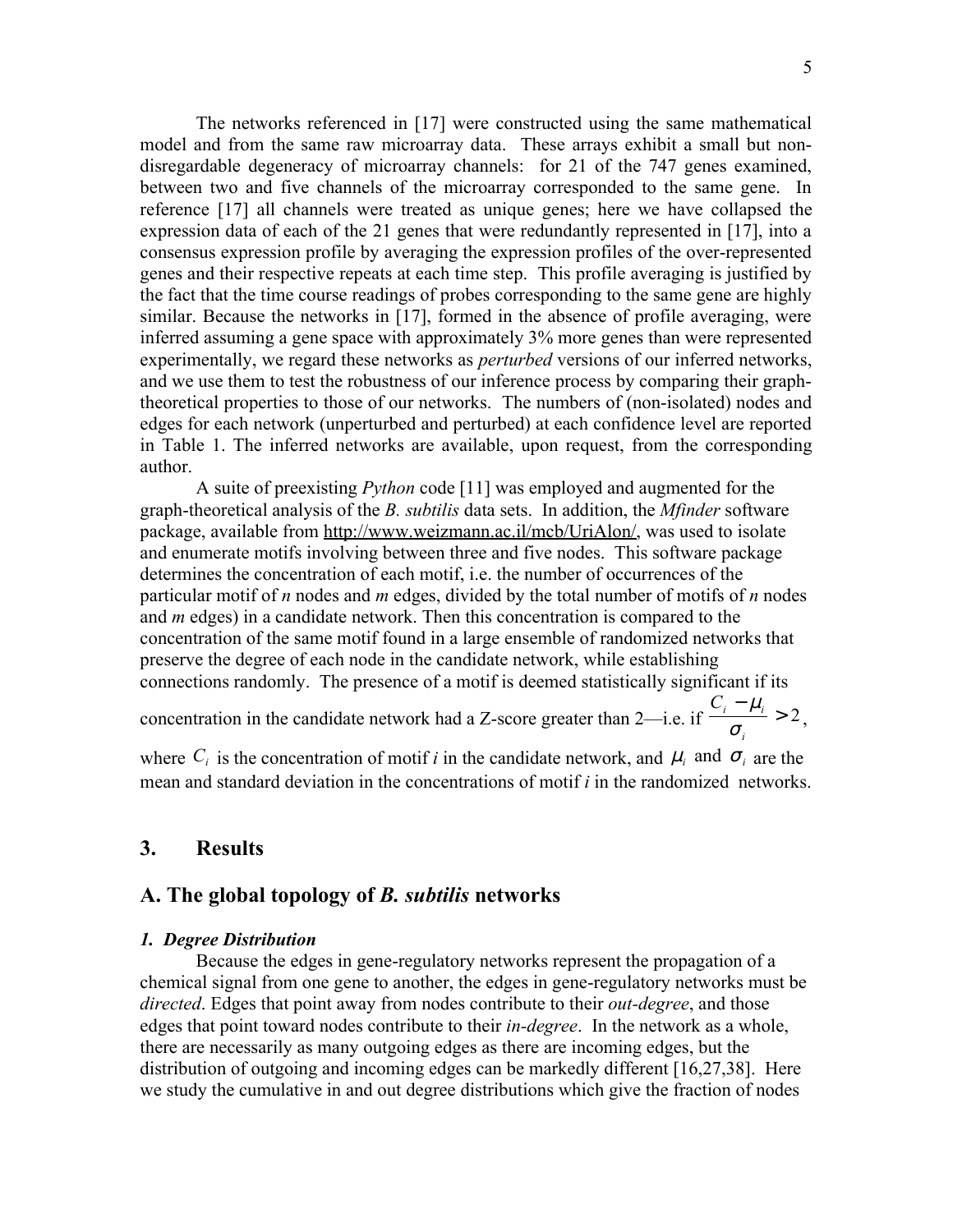with in/out degree  $K^{in/out} > k$ . Degree distributions that conform mathematically to a power law,  $P(k) \sim k^{-\gamma}$ , have a cumulative degree distribution,

$$
P(K > k) \sim k^{-\gamma + 1};\tag{3}
$$

we look for this feature in our inferred networks.

At all confidence levels, the candidate *B. subtilis* networks, both unperturbed and widely perturbed, exhibit heterogeneous topologies (see Table 2) , a characteristic that has been observed in biological networks [16]. As shown in Figure 1, while the total and out-degree distributions are scale-free (with exponential tails), the in-degree is better described by an exponential distribution. This duality of more variable out-degree than in-degree is shared by *E. coli* and yeast transcription networks [16,27]. From Table 2 and Figure 1, it is evident that the out-degree distribution exponents fall very close to 2**.** A degree exponent approximately equal to 2 has been observed in a variety of cellular networks [16,22,27], and seems to be a characteristic that sets biological networks apart from other networks whose degree distribution exponent is closer to 3 [2]**.**

The heterogeneity in connectivity exhibited by our networks implies that each network possesses a handful of *hub* nodes that have far more neighbors than do other nodes in the graph. The presence of these hubs underscores the fact that the regulatory processes within the inferred networks do not happen in isolation, but rather that they are strongly interwoven with the functioning of other processes within the network; the hubs act as direct links among these processes. The hubs (nodes whose degree is at least 25% of the highest degree in the network) of both sets of networks are genes encoding enzymes (see Table 3). The deviation of this result from the expectation of hub genes encoding transcription factors is explained by the fact that transcription factors are vastly underrepresented in our networks. Indeed, the low expression level of transcriptionfactor- encoding genes biases our inference method against identifying direct transcriptional regulatory events, and consequently the interactions we infer are likely indirect relationships that are separated by intermediate interactions. While this trend may be an artifact of the inference process, it might also indicate that the most active proteins in the networks indirectly influence the regulation of other genes. We do not observe absolute conservation in the high-degree hub nodes between the unperturbed networks and their perturbed counterparts, however between 30% and 40% of the hub nodes of the perturbed versions of the cradle-to-grave and amino acid pulse networks are similar in regulatory function to hubs of the respective unperturbed networks.

#### *2. Clustering Coefficient*

While random graphs have clustering coefficients that scale inversely with the size of the graph,

$$
C_{\text{rand}} = \frac{\langle k \rangle}{N} \qquad [1], \tag{4}
$$

the clustering coefficients of most real networks are unaffected by their sizes [1]. We therefore expect biological networks to possess clustering coefficients that are substantially higher than the clustering coefficients of equivalently large random graphs. For the *B. subtilis* networks, this is precisely what we see. Each network, whether perturbed or unperturbed, has a clustering coefficient two to three times larger than the averaged value for a sampling of random graphs with the same number of nodes and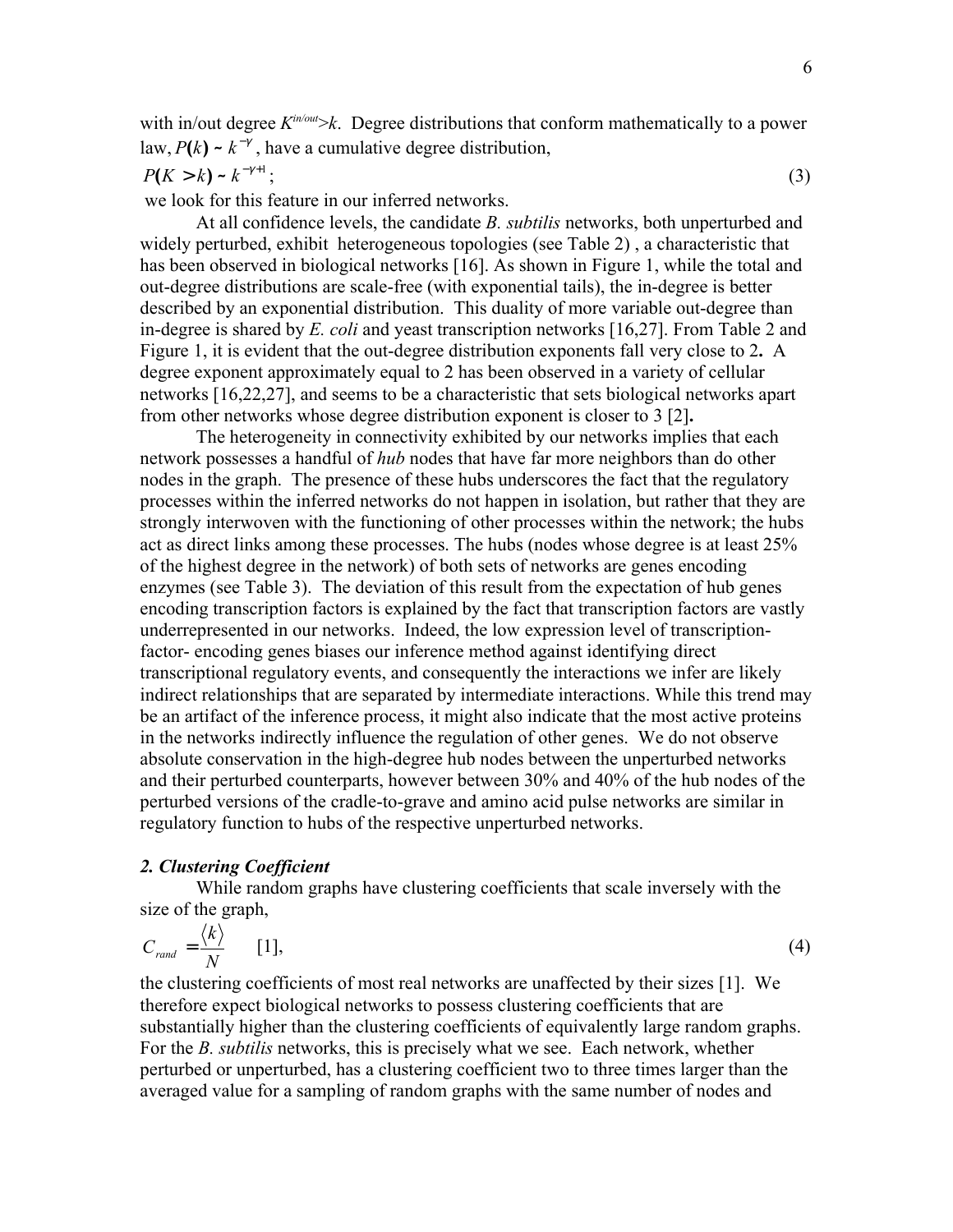edges (but for which the degree distribution has not been preserved), and roughly an order of magnitude larger than the clustering coefficient of a degree-distribution preserving random graph. Moreover, the ratio of the average clustering coefficient to the average degree for each network is remarkably stable and graph-size independent, differing by less than 10% across confidence intervals, for both the cradle-to-grave and amino acid pulse networks.

#### *3. Distances*

Because of edge directionality, the existence of a path from node *i* to node *j*, with path length  $d_{ij}$ , does not preclude the absence of a path from node *j* to node *i*, making the distance from node *j* to node *i*,  $d_{ji}$ , infinite. To accommodate these infinite distances, we have calculated the efficiency— the average of inverse distances—of each network:

*dij*  $\mathit{eff} = \left\langle \frac{1}{1} \right\rangle$ , where  $d_{ij}$  is the distance between nodes *i* and *j*, and where the (5)

average is over all node pairs [25,26]*.*

While the efficiency of each network is fairly high—i.e. while each network's average path length is small—it is not markedly different from the efficiency of a random graph that preserves the original network's number of nodes and (directed) edges. It is important to note, however, that while the random graphs support *at least three-quarters* of the total possible paths among nodes, our inferred networks are composed of *less than 25%* of all possible paths. The sparseness of paths in the inferred networks gives a valuable clue as to the structure and function of these graphs, as it suggests not only that all nodes are not connected to all other nodes, but moreover that the directionality of connection is likely crucial to the proper functioning of the network as a whole: signals from one part of the network to another are very specifically and efficiently routed from one gene to another.

#### *4.Error/attack resilience and modularity*

To focus on the structural connectivity of the inferred networks, we next consider their undirected scaffold. While this simplification does obscure information about *specific* regulatory interactions, it still provides insight into the networks' susceptibility to node loss. Originally the *undirected* versions of our inferred networks are connected. At all confidence levels, random removal of nodes causes the size of the largest remaining cluster—i.e. the largest group of nodes that can be connected by a continuous path-- to decrease approximately linearly. In fact, the largest remaining cluster typically retains all of its nodes except for the node that was randomly removed. However, removal of the highest degree nodes (see Table 3 for their identities and functions) results in a rapid decrease in the size of the largest remaining cluster within the networks (Figure 2). This pronounced difference in behavior as a function of node removal strategy is another mark of the high degree of heterogeneity exhibited by the candidate networks [1,2], and indicates the important role of the few very high-degree hub nodes (nodes whose degree is at least 25% of the highest degree in the network), in connecting the other nodes in the network. While the hub nodes are responsible for linking large portions of the networks to one another, they are not the sole source of connectivity within each network, as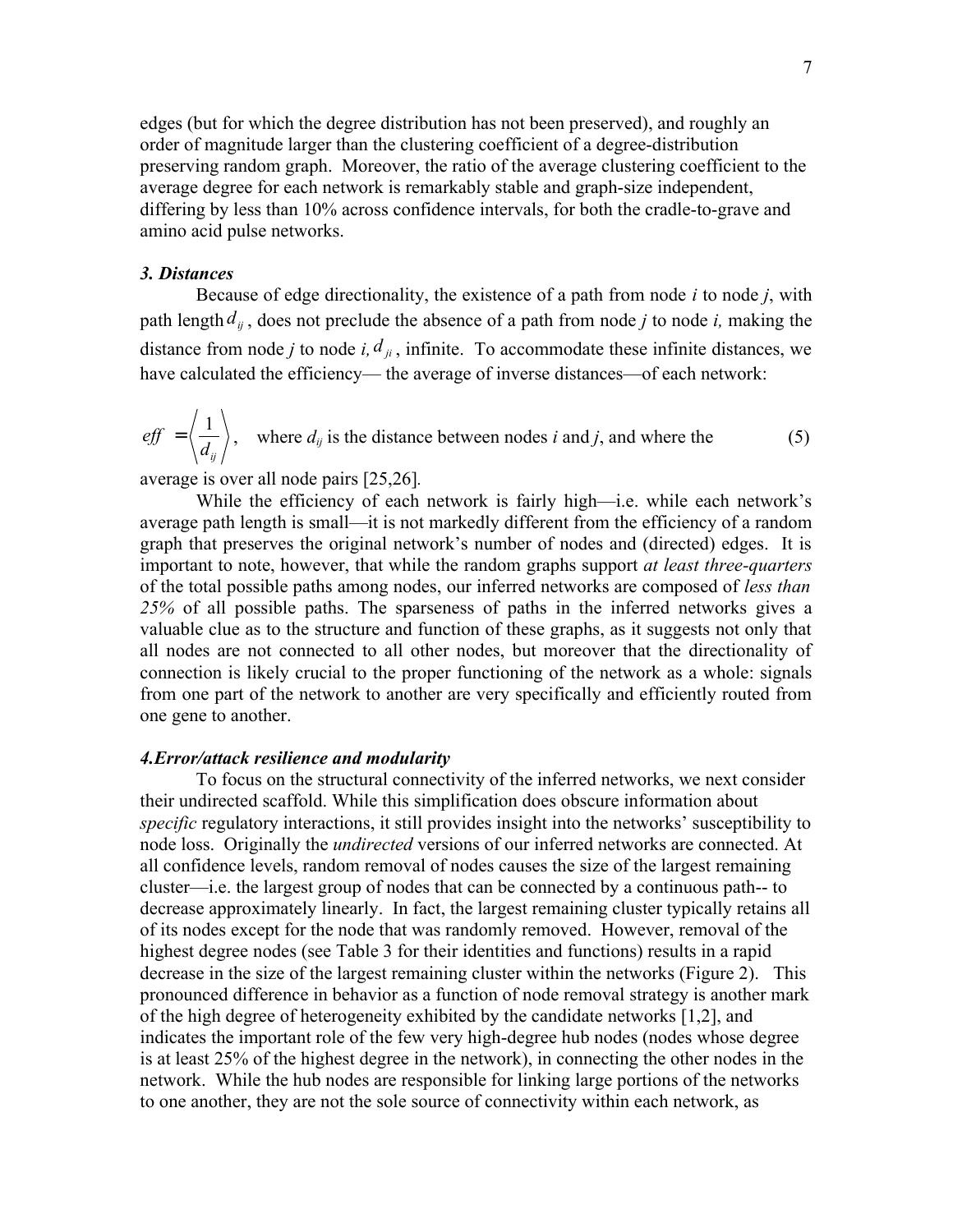removal of a network's highest degree hubs does not cause the immediate disintegration of the network. In fact, approximately 10% of the nodes of each network must be removed (or all nodes with degree greater than 8 in the amino acid pulse network, and with degree greater than 10 in the cradle-to-grave network) before the network becomes fully disconnected, and this relative resilience to targeted attack implies the existence of additional linking pathways (that do not include the hubs) among the neighbors of the highest degree hubs. In fact, if we investigate nodes (intermediate hubs) whose degree is between 10% and 25% of the maximum degree in the network, whose clustering coefficient is greater than or equal to .4, and that are also neighbors of at least one hub node, and if we look for edges that connect these nodes' neighborhoods without starting or terminating on a hub, we find that on average, there are 3 (5) such edges per intermediate hub in the amino acid pulse (cradle-to-grave) network. We point out that these additional pathways are not necessarily shortest paths among node pairs; they simply function to tie different local neighborhoods together. Due to the relative abundance of these pathways, our networks show no strong evidence of *modularity* in its graph-theoretical sense; i.e. nodes do not appear in clusters that are connected to other clusters through *only one or two* individual edges.

## **B. Global topology and subglobal order**

Taken in conjunction, the degree distributions, clustering coefficients, path lengths, error/attack resilience plots, and lack of modularity for the *B. subtilis* networks provide valuable hints as to the nature of underlying structure and order within these networks. For example, the existence of nodes of very high degree, whose removal results in the disintegration of the networks, combined with the fact that all nodes lie within a few edges of all other nodes, suggests that the networks' high-degree nodes are *functional* hubs, routing chemical signals quickly and efficiently from one part of the network to other, otherwise distant, network components. The inferred networks' high clustering coefficients, corroborated by the networks' surprisingly high resilience to attack, suggests both that the networks are composed of many small clusters of nodes that are heavily interlinked, and that these small, strongly-linked neighborhoods are bound to one another both via the hub nodes and via pathways that *do not* traverse the hub nodes. To test the accuracy of these hypotheses, we turn to increasingly local topological scales.

#### *1. Strongly-connected components, in components, out components, and tendrils: the first level of subglobal order*

Nodes in a directed network can be classified according to the ways in which they are bound to other nodes [32]. All nodes that can both reach and be reached from one another form a *strongly-connected component*; those nodes that can reach the stronglyconnected component, but that cannot be reached from the strongly-connected component form the *in component* of a network, and those nodes that are connected in a converse manner form the *out component* of the network. Finally, those nodes that can neither reach, nor be reached from, the strongly-connected component of a network form a group of *tendrils*. At highest confidence, both networks contain a strongly-connected component containing more than 10% of the total number of nodes in the networks. Furthermore, between one-third and one-half of these nodes are also among the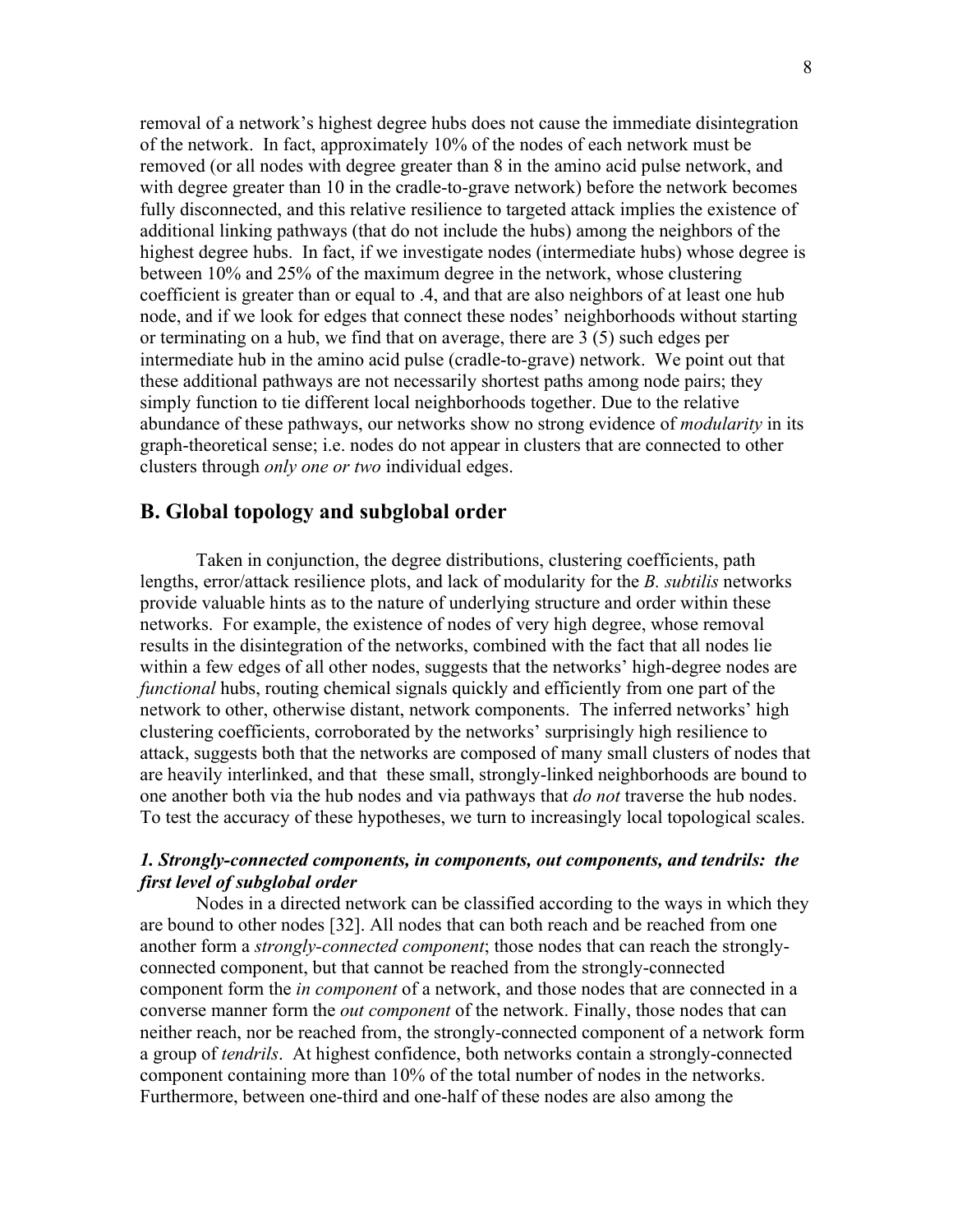networks' highest-degree nodes. 65% (87%) of nodes lie in the cradle-to-grave (amino acid pulse) network's out component, while 7.2% (0%) of the nodes belong to the in component. The cradle-to-grave network also has a sizeable tendril component (13.4% of the network), though tendrils are all but absent from the amino acid pulse network.

The strongly-connected component forms a dense region of intersecting paths; through the strongly-connected component, nodes are able to connect to other nodes in the network. Removal of the strongly-connected component causes the isolation of more than one-third of both networks' nodes. Because such a large fraction of the nodes of the networks lose connectivity when the strongly-connected component is removed, it is difficult to compare average path lengths before and after the strongly-connected component's removal; therefore we calculate the ratio of the *relative change in total efficiency and the relative change in total number of paths,* in going from a network to its counterpart without a strongly-connected component, i.e.

$$
\frac{1 - \sum_{i'j'} \frac{1}{d_{i'j'}} \left/ \sum_{ij} \frac{1}{d_{ij}} \right.}{1 - \frac{(N - N_{\text{sec}})(N - N_{\text{sec}} - 1)}{N(N - 1)}},\tag{6}
$$

where  $N$  is the number of nodes in the original graph, and  $N_{\text{sec}}$  is the number of nodes in the strongly-connected component. The change ratio for the unperturbed cradle-to-grave network at highest confidence is 17.1%, indicating that the number of paths changes more than does path length. Taken in conjunction with the large numbers of nodes that become disconnected following the removal of the strongly-connected component, this information corroborates the idea that the strongly-connected component maintains a dense mesh of paths among a large fraction of the network's nodes. Furthermore, the prevalence of high-degree nodes in the strongly-connected component supports the idea that one means of linking the small, tightly-knit neighborhoods of the *B. subtilis* networks is through paths involving the networks' hubs. Similar results are obtained both for the perturbed cradle-to-grave network at highest confidence, as well as for the unperturbed and perturbed amino acid pulse networks at highest confidence.

One expects that the nodes of each of these network components are involved in processes that are functionally similar; indeed, in mammalian signal transduction networks, nodes of the strongly-connected component are responsible for central signal processing, while the nodes of the in and out components work, respectively, to guide input from ligand-receptor binding and to propagate output from the strongly-connected component to transcription of target genes and phenotypic changes [32]. We also see hints of this type of functional grouping in our networks: most strikingly, the stronglyconnected component of the amino acid pulse network contains nearly twice the concentration of transferases and dehydrogenases as does this network's out component. Transferases systematically move chemical groups from one compound to another, while dehydrogenases participate in the oxidation reactions that convert small organic molecules into energy; the high concentration of transferases and dehydrogenases in the strongly-connected component of the amino acid pulse network suggests that the bulk of amino acid metabolism is carried out by the genes comprising the strongly-connected component of this network, since amino acids must first be chemically decomposed by transferases and then dehydrogenated in order to be fully metabolized by the organism.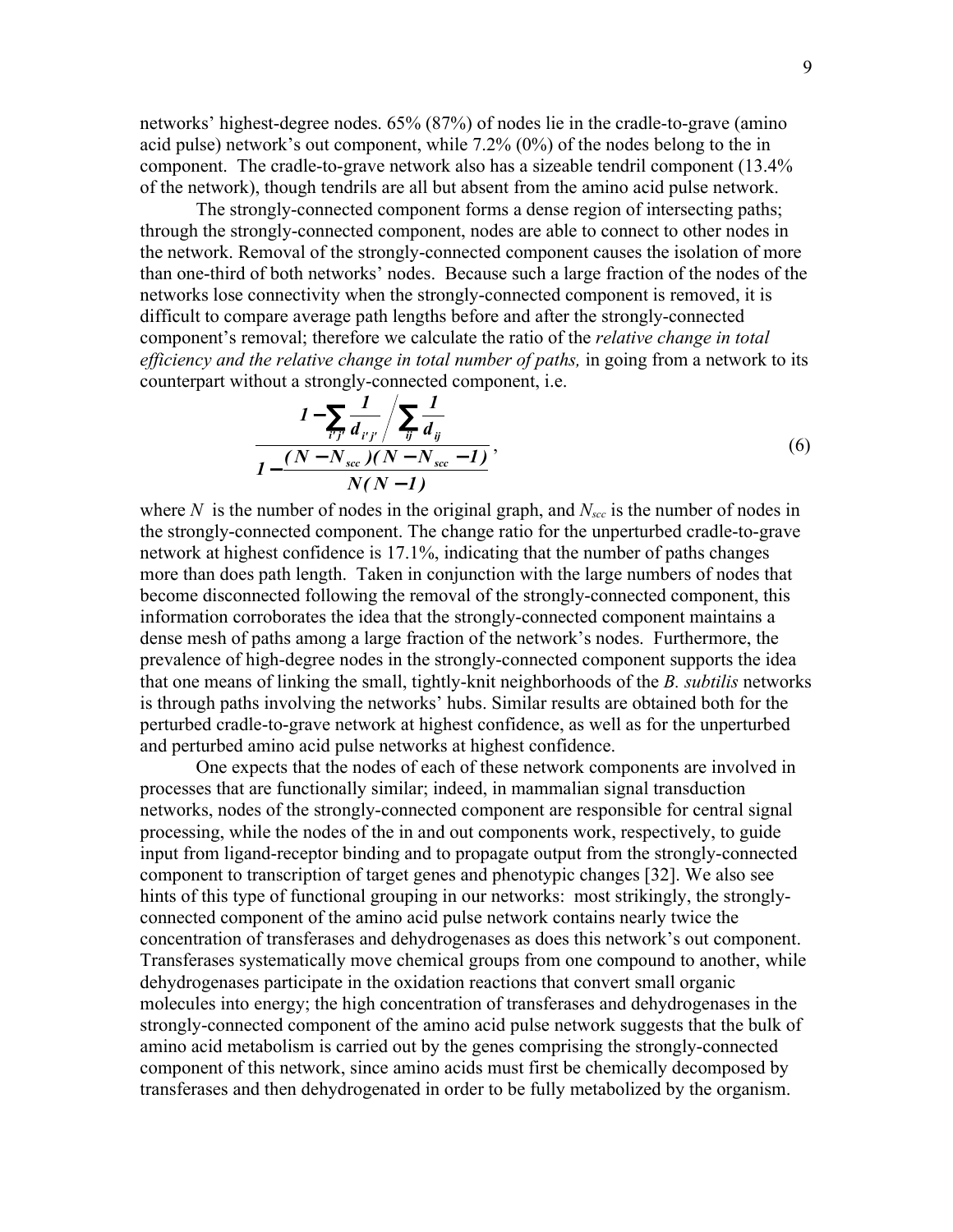# *2. Unperturbed networks and perturbed networks: a stricter comparison of their global topologies*

As was mentioned previously, we studied our inference method's resilience to perturbation by comparing the graph-theoretical properties of our networks to the graphtheoretical properties of networks inferred under the assumption that 21 redundant channels of the microarray represented unique genes (we refer to these networks as "perturbed"). While the number of genes initially considered in the inference process was similar (747 vs. 695 ), only non-isolated nodes are considered part of the inferred network (see Sec. 2, Research Design and Methods); thus the overlap between the number of genes in the perturbed and unperturbed networks is non-trivial. Interestingly, while (at highest confidence) the perturbed networks were less than 10% larger than their unperturbed counterparts, the overlap in genes common to an unperturbed network and its corresponding perturbed network ranged from a mere 45.6% to 59%.

At first glance, this low level of conservation would seem to suggest that the inference process is highly sensitive to perturbation; however, if the nodes of a perturbed network are chosen by randomly drawing genes from the pool of 747 genes, over 10<sup>5</sup> iterations of this process, 100% of randomly-drawn networks exhibit node overlap with the unperturbed networks that is non-trivially lower than the overlap in our perturbed networks. For this reason, we conclude that the node overlap observed in our networks exhibits robustness in terms of node selection. However, the process seems to be hypersensitive to noise in establishing regulatory connections: regardless of the network and confidence level, at best only 1.1% of an unperturbed network's edges appear in the perturbed graph. This lack of robustness in regulatory connection conservation is perhaps not surprising: the linear inference method used to create candidate networks predicts a *minimal set* of *indirect* regulatory interactions; therefore, an edge in one inferred network might correspond to a multi-edge path, or could be rejected as being low confidence, in a network inferred under slightly different conditions. Indeed, we see some evidence of edge-to-path conversion in our inferred networks: 10% of edges in the amino acid pulse network are found as multi-edge paths in the network's perturbed counterpart, and 29% of edges in the cradle-to-grave network are found as multi-edge paths in this network's perturbed counterpart. Furthermore, as an analysis of the subglobal topologies of the unperturbed and perturbed networks reveals, the inference process is highly effective in consistently producing patterns of subglobal (and global) structure and order that are common both to the unperturbed and perturbed networks.

#### *3. Commonalities in structure and function at the most basic level of complexity*

**Network motifs**: The pioneering work of the Alon group in 2002 [34,38] demonstrated that nearly all complex networks possess subglobal patterns of connection that recur with a greater statistical significance than would be found in degree preserving random graphs —i.e. in graphs for which both the degree of each node, as well as the number of nodes with a specific in- or out-degree are preserved. These *network motifs* have garnered great interest in systems biology, as it has since become evident that biological networks with similar functions possess the same motifs. Transcriptional regulatory networks, for example, have been shown to contain, predominantly, *feed-forward loops, bi-fans,* and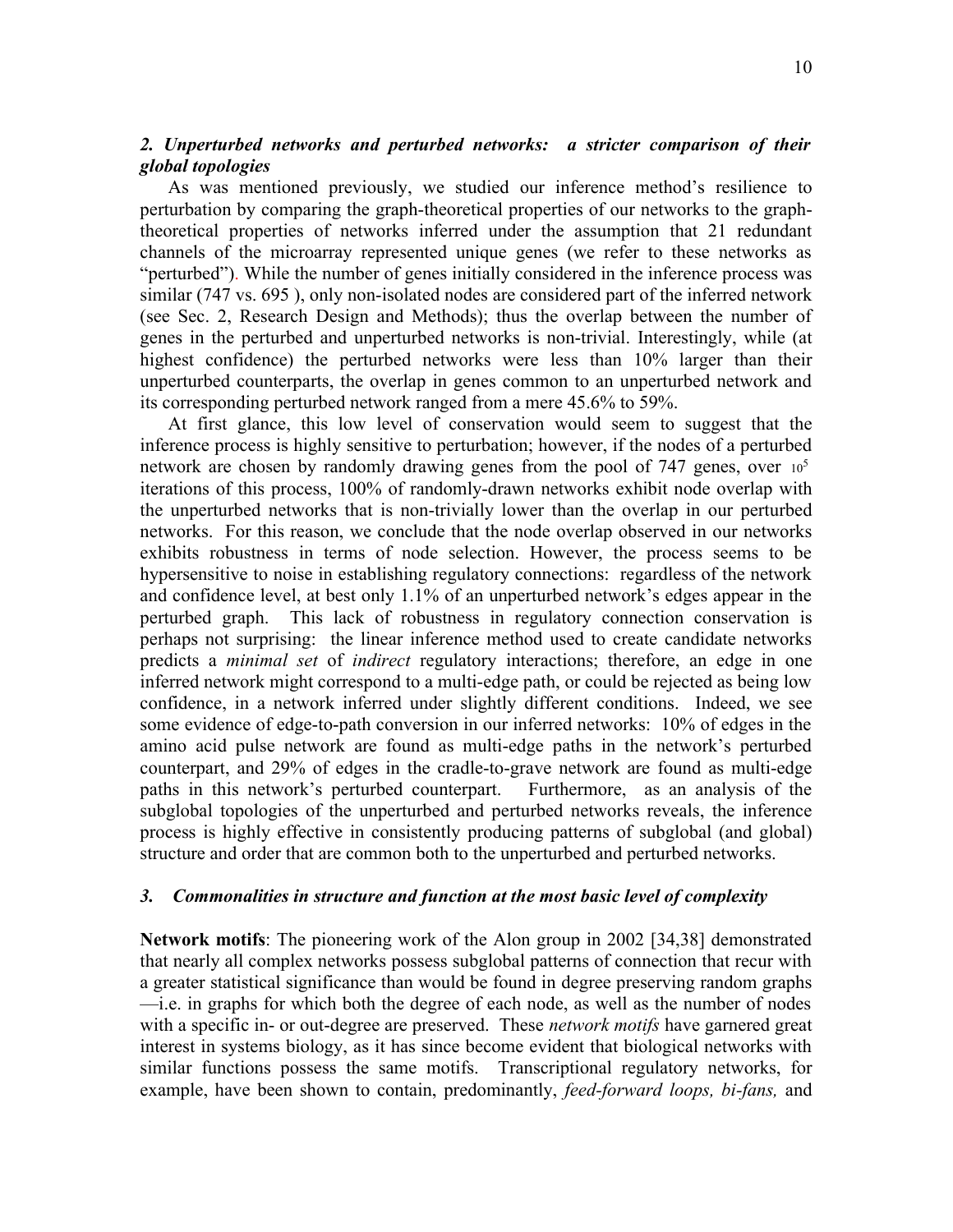*single-input modules* [34,38], whereas signal transduction networks also show evidence of *feed-back loops* [32, 38]. A diverse array of motifs, involving between three and five nodes, emerges in the *B. subtilis* networks; moreover the most abundantly-observed patterns within our simulated networks have also been identified in other gene-regulatory networks[30,31,34,38,43]. Among three nodes, for example, the dominant connection patterns in our networks involve feed-forward loops; as the scale of complexity is increased from three nodes to five nodes, the most abundant motifs in the inferred networks are extended feed-forward loop structures (Figure 3). Moreover, similarities in structure between the most statistically significant motifs of the unperturbed networks and their perturbed counterparts demonstrates the ability of our network inference method to consistently construct networks that are built from simple, nonrandom regulatory structures. Although some differences in motif identity and abundance exist between the unperturbed and perturbed networks, the qualitative commonalities in motif structure between the two sets of networks suggest a robustness in the basic network patterning that arises as a result of the inference process.

In addition to the highest-abundance feed-forward-loop-based structures, 30 other three-, four-, and five-node motifs were also found over a range of high statistical significances in at least one of the two unperturbed candidate networks; after perturbation, 18 motifs of high statistical significance were found in the candidate networks (see Appendix for a list of motifs that were found in two or more networks at highest confidence, with Z-score  $\geq$ . Here we focus on motifs that appeared with high significance (Z-score>2) in both the cradle-to-grave and amino acid pulse networks (unperturbed and perturbed) at highest confidence.

In order to better quantify the extent to which high-confidence motif inference is robust, we examined whether or not the highest confidence motifs in an unperturbed network were identically reproduced in the corresponding perturbed network; that is, we determined whether the motifs with greatest abundance in an unperturbed network were composed of *exactly* the same genes as the most abundant motifs of the same size in the perturbed network. With the exception of the five-node motif in the cradle-to-grave networks, which did exhibit node conservation, there appears to be almost no complete node-wise reproduction of motifs. Nonetheless, there is evidence of *partial* node-wise motif reproduction in going from an unperturbed network to its perturbed counterpart, as between 1% and 5% of high-confidence motifs contain at least one gene common to both the unperturbed and perturbed networks.

While the lack of complete node-wise conservation of motifs within our inferred networks is most likely a result of the inference process, there is strong evidence that complete node-wise conservation of regulatory motifs between networks corresponding to different environmental conditions is actually *unlikely* [29,32,40]. In light of these arguments and the fact that there is scant edge conservation between our unperturbed and perturbed networks, it is not surprising that there is only a small degree of node-wise conservation among the motifs of greatest abundance in these networks. Because of this expected variability in motif composition, it has been suggested that node-wise conservation is of secondary importance to the ability of motifs both to predict and to be predicted from the global topology and function(s) of a particular network [40]. Given this reasoning, we found it more meaningful to examine the conservation of informationpropagating *functions*— both of the highest abundance motifs, as well as of the nodes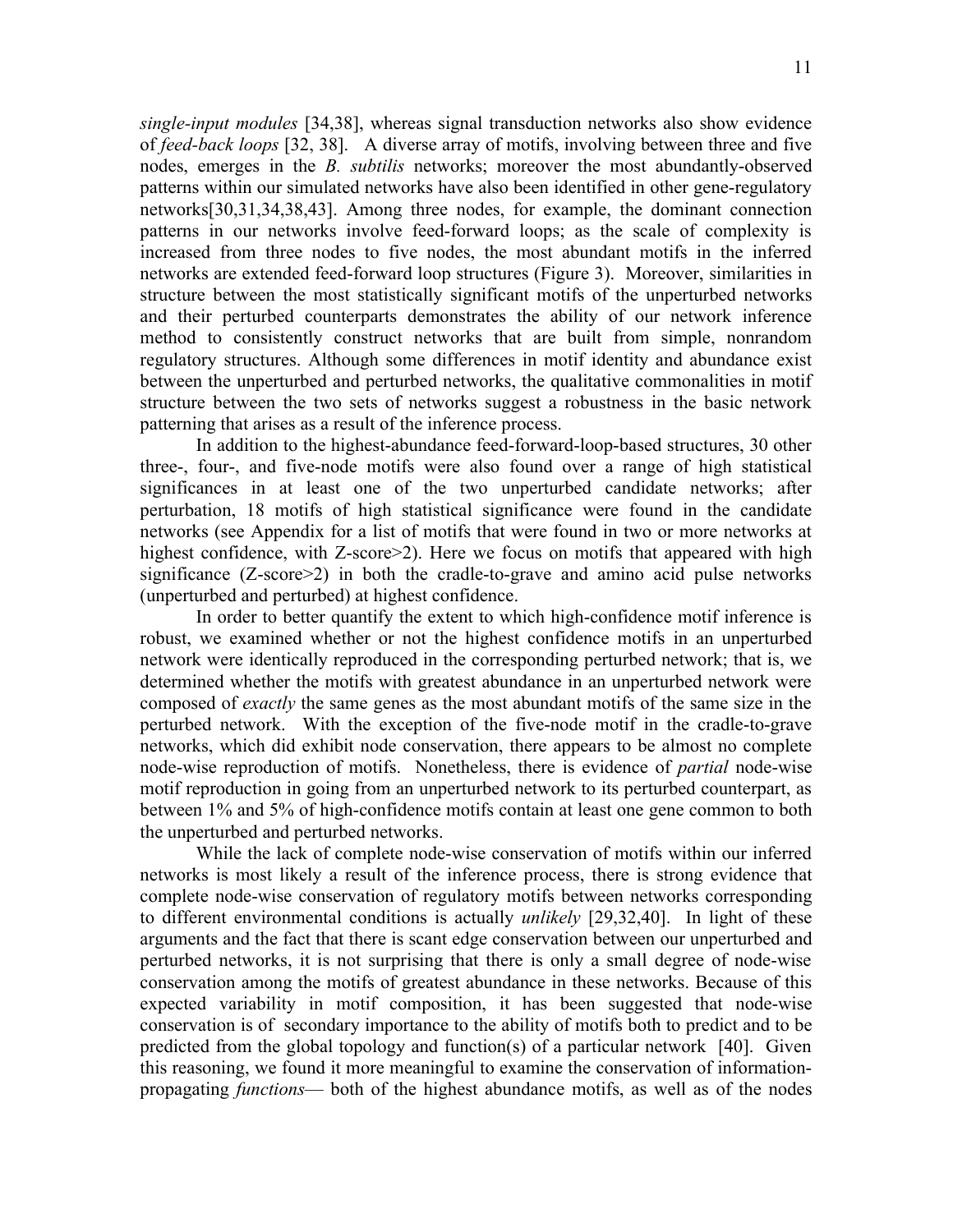that occurred most often in these motifs—between unperturbed and perturbed versions of the inferred networks. We argue that although the conservation of specific nodes in specific motifs is not necessarily expected, if our inference process is robust to noise, and if the inferred graphs reflect a biological reality, there should be conserved, dominant features in the patterns of signal propagation (where signal directionality is signified by the direction of an edge between two nodes) within the networks that are neither artifacts of the inference process, nor byproducts of noise, but that are, in fact, responses to environmental stimuli.

**Node roles: conservation of information-propagating function**: In verifying the hypothesis put forth in the previous section, we observe that a specific node, appearing in more than one of a given type of motif, may adopt different *roles* from one motif to the next. For example, a node that appears in two feed-forward loops may appear as the node with two outgoing edges in one motif, but it may then become the node with two incoming edges in the second motif. This further suggests that absolute conservation of motifs may not be necessary—that a variety of nodes can "stand in" for a given node within a single network, or from one network to another. Such "network rewiring" has been noted in other gene regulatory networks [29].

To obtain a clearer picture of the specific functions associated with these multiply-incident nodes, and, subsequently, to uncover the functional role of the motifs in which the nodes are found, we define five node *roles* (Figure 4) based on directionality and abundance of edges incident to a node, and we then categorize the motifs according to the roles of the nodes from which they are composed. Thus, *sinks* are nodes with incoming edges only; *sources* are nodes with outgoing edges only; *relays* have equal numbers of incoming and outgoing edges; *branches* incorporate one incoming edge and multiple outgoing edges; and *integrators* merge multiple incoming edges with one outgoing edge. If we think of node roles as being linked to the propagation of chemical signals throughout the network, sinks then represent signals' final destinations, while sources indicate those signals' origins. The presence of a relay likely increases the efficiency of signal propagation by creating a path between two nodes that would otherwise be separated by, for example, the spatial distance of the genes' products within the cell. Alternatively, a relay's presence might act to delay a signal's arrival at a sink node, in the case that other signals must reach the sink node before the arrival of the delayed signal. Finally, branches likely work to disseminate a signal—to branch it out- and integrators, likely concentrate and synthesize a number of incoming chemical messages to integrate them into one downstream signal.

It is important to realize that a single node can be part of more than one motif, and further, that it may have different roles in different motifs. Within a single candidate network, a handful of nodes appear statistically more frequently in significant network motifs than do the other nodes in the network, and these "high-frequency" nodes may adopt different roles in different motifs. The five high-frequency nodes that appear in the widest variety of motifs are listed in Table 4. When high-frequency nodes' roles are tallied across motifs, each shows a preference toward a specific role. Of the 26 highfrequency nodes in the amino acid pulse network, 23 are sinks; the high-frequency nodes of the perturbed amino acid pulse network also appear predominantly as sinks. In the cradle-to-grave network, on the other hand, out of 21 high-frequency nodes, nine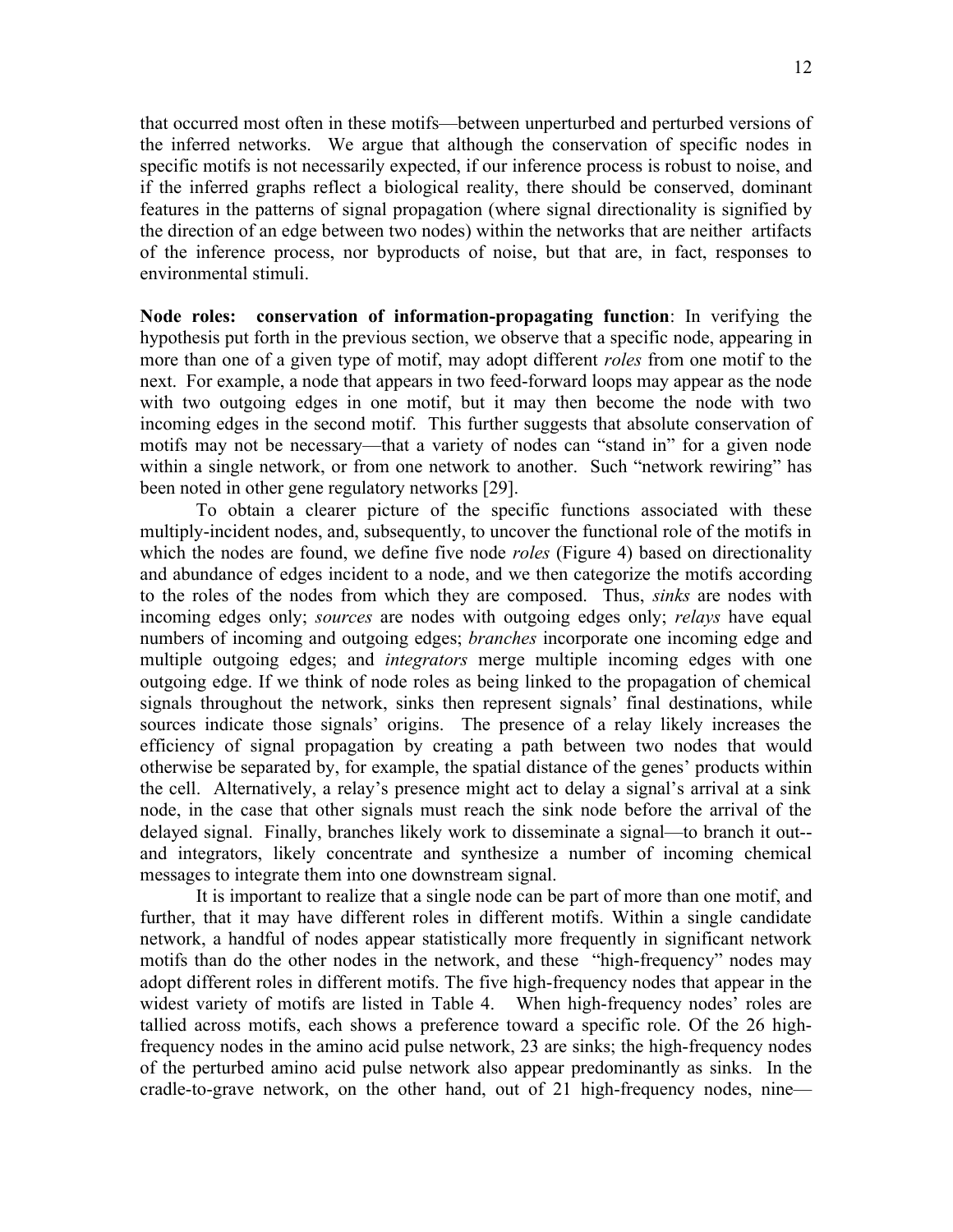including the five nodes that participate in the widest variety of motifs— act predominantly as branches. This dominance of branching behavior is also present in the high-frequency nodes of the perturbed cradle-to-grave network.

To truly understand the function of a given motif in the network as a whole, that motif's *direct* connections to other nodes in the network must be taken into consideration. Consequently we aim for a classification of motifs according to their overall functions in a gene-regulatory network: in particular, we can determine whether a given motif is primarily the target of chemical signals from other parts of the network, whether it acts as the origin of chemical signals, or whether it works to transform and then route signals from one part of the network to another.

**Functional classification of motifs based on node roles**: The high-significance motifs in the amino acid pulse and cradle-to-grave networks can be divided into classes based on the roles of their constituent nodes. In the amino acid pulse network, all highsignificance motifs contain at least one sink, and 11 of these 14 motifs are comprised of nodes with at least three of the following four roles: branch, integrator, source, or sink. In the cradle-to-grave network, however, only 11 of the 17 high-significance motifs possess a sink, and in 12 of the 17 high-significance motifs, the nodes--one of which is always a branch or integrator—have only two roles.

If the sink in a high-significance motif is truly a sink, that is, if the motif's sink node has no outgoing edges, the motif can be said to act as a signal repository—whether the signal originates in the motif, itself, or whether it enters the motif from another part of the network, the signal will terminate in the motif's sink. Similarly, if the source in a motif is a *true* source—i.e. if it has only outgoing edges—the motif can be thought of as the source of a signal. While we did not find any high-frequency nodes of either network that were true sources, 23 of the 26 high-frequency genes in the amino acid pulse network are true sinks, and, because every high-significance motif in this network involves at least one high-frequency gene that is a true sink, this implies that all high-significance motifs of the amino acid pulse network are signal repositories. The cradle-to-grave network shows a marked difference in structure from the amino acid pulse network, as none of its high-frequency nodes are true sinks.

This difference in behavior between the high-frequency nodes in the statisticallysignificant motifs of one network and their counterparts in the other network suggests a difference in overall function of these networks' motifs. We propose that the motifs of the cradle-to-grave network act primarily as signal transformers and disseminators showing little sign of signal instigation or termination, because the bacteria in this particular set were treated with an *unlimited and nutrient-balanced* solution—there was no specific nutrient that dominated the nutrient cocktail on which the bacteria fed, and, therefore, there was no one gene-regulatory system that appeared to be more active than other systems. The high-frequency nodes of this network have a variety of gene functions, indicating that there is no one particular task with which these genes are concerned. Thus, in the cradle-to-grave network, endogenous signals flow among all of the regulatory systems in the bacteria, aided in their transmission by the branching nodes of the high-frequency motifs evident in this data set [32].

In the amino acid pulse network, however, which had been treated with a nutrient cocktail composed of only *one type of nutrient* (namely, amino acids), we can isolate the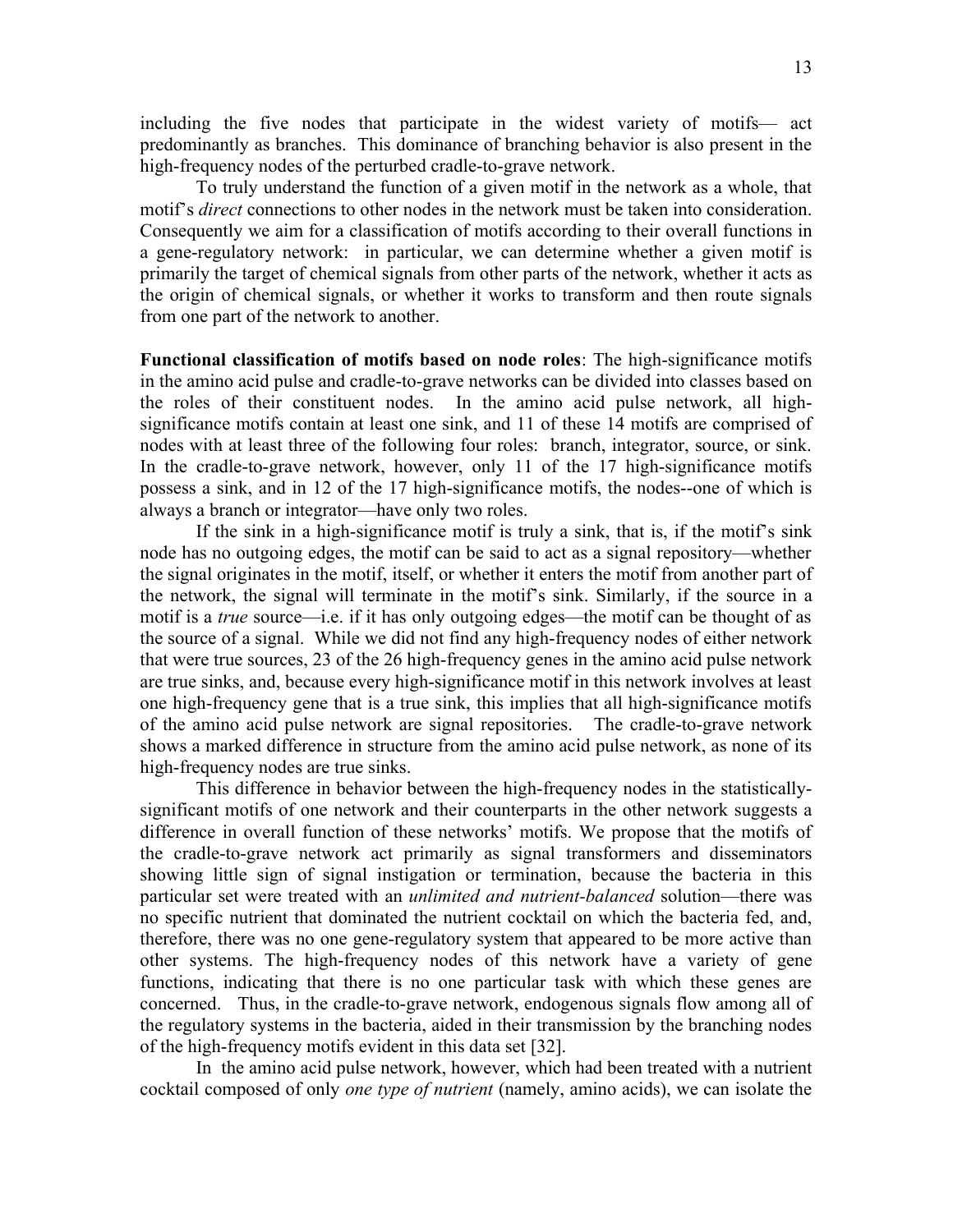terminal points in many of the gene-regulatory pathways, which suggests that exogenous information affects different parts of the organisms' gene-regulatory networks in different ways: this signal-concentrating effect which was absent in the absence of biased external stimuli implies a cause-and-effect relationship—it implies *reaction*. Indeed, 16 of the high-frequency nodes in the amino acid pulse network represent genes involved in amino acid metabolism, further suggesting that their regulation is a response to the exogenous signal. This may be the most direct evidence that our inferred regulatory networks accurately model gene regulation in *B. subtilis*: we are "seeing" the metabolism of the amino acid cocktail embedded in the topology of the amino acid pulse network.

Similar behavior is noted in the perturbed amino acid pulse network, though there are fewer sinks overall.

**Regulatory pathways**: The idea that node (and, therefore, motif) role is largely determined by a network's response to endogenous and exogenous signal propagation is further supported by the fact that many of the highest frequency genes within a given network can be grouped according to the metabolic or regulatory function(s) associated with them. Between one-third and one-half of the high-frequency genes in each network (unperturbed and perturbed) share a regulatory pathway, according to the *KEGG2* archive [26]. While the high-frequency genes of the unperturbed networks are not found as highfrequency genes of the perturbed networks, all of the regulatory pathways—three in each network—are represented in the perturbed networks. These regulatory pathways, the high-frequency genes that compose them, and their primary regulatory function are given in Table 5. We point out that the networks' high-frequency genes are not necessarily the hubs of the networks. Although it is true that the greatest aggregation of motifs will occur around hubs [40], it is not true that motifs of highest statistical significance will necessarily be linked to hub nodes; therefore, it is possible that the nodes identified as high-frequency genes will not be hubs. In light of the fact that gene conservation after perturbation is less than 60% in both the amino acid pulse and cradle-to-grave networks at highest confidence, it is perhaps not surprising that very few of the high-frequency genes in the unperturbed networks are also high-frequency genes in the perturbed networks (Table 5). Nonetheless, we do observe that approximately one-third of the high-frequency genes in the unperturbed networks have a *similar* counterpart in the corresponding perturbed networks; for example, while pdhB (a high-frequency gene in the unperturbed cradle-to-grave network) is not found to be a high-frequency gene in the perturbed cradle-to-grave network, pdhC *is* among the high-frequency genes of this network, and this trend in gene-type conservation thus produces trends in regulatory path conservation. Such functional conservation further suggests that our network inference process is robust to perturbation at the level of subglobal behavioral trends.

#### **Discussion**

Protein interaction networks and transcriptional regulatory networks represent maps of possible interactions among cellular components, but only a *subset* of these interactions is active at a given time, in a given cell, or under a given condition. In fact, the *dynamic* topology of a cellular network may be radically different from the topology suggested by *static* protein interaction and transcriptional regulatory maps. Our inference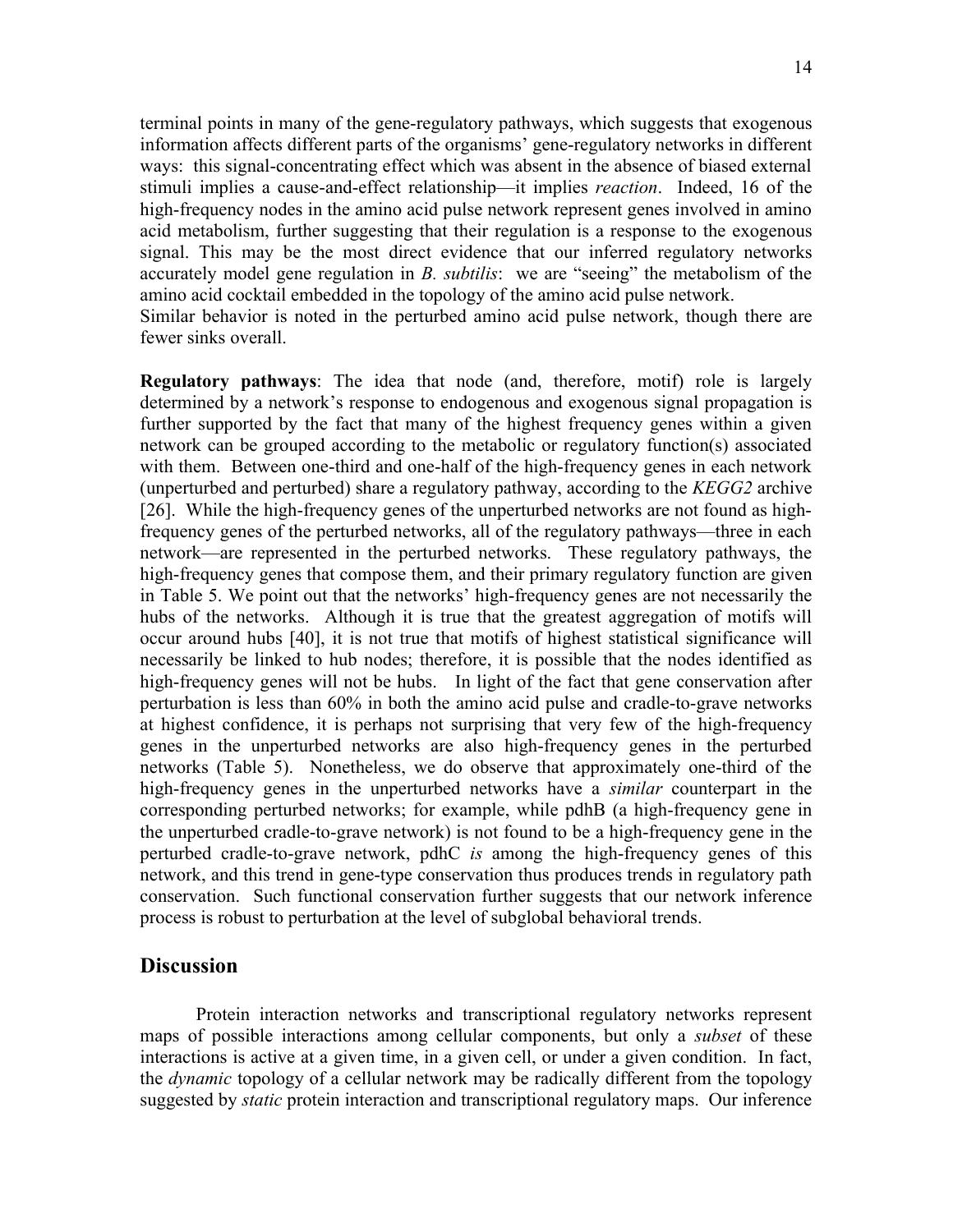process, both by maximizing sparseness in connectivity within the *B. subtilis* networks, as well as by imposing a confidence threshold on interactions, reveals the most salient and active interactions within the network, and thus offers a step towards a dynamic understanding of gene regulation—an understanding that cannot be inferred from systematic mapping methods.

Our graph-theoretical analysis of the topology of gene-regulatory networks, synthesized through a linear correlative process, has demonstrated that the inferred networks not only belong to a larger class of heterogeneous biological graphs, but further, that they produce biologically realistic, and experimentally-verifiable structure at several organizational levels. We characterized our inferred networks as being composed of small, tightly-knit clusters of genes that are connected to one another both through highdegree hub nodes, as well as through other linking pathways between the clusters. We have also demonstrated that the substructures comprising these clusters—the substructures that form the foundations of the networks-- are topologically identical to small-scale motifs that have been observed in other gene-regulatory networks. By examining the functionality of these substructures we have shown not only that the subglobal topologies of our networks both predict and are predicted by the networks' global topologies, but also that the subglobal topologies are highly responsive to environmental stimuli.

While analysis has revealed that our network inference process is not robust at the level of specific regulatory connections, the success of our process in capturing nonrandom trends in regulatory behavior from the global scale to a subglobal scale involving only a handful of nodes suggests that integrating large-scale inference with extensive, multi-scale graph-theoretical analysis offers a powerful technique for constructing networks from highly underdetermined and noisy data. We therefore suggest that the analyses and techniques described in this paper could easily be tailored to the examination of any complex system, and can provide valuable information regarding the characteristic behaviors and features of such systems at multiple scales of complexity.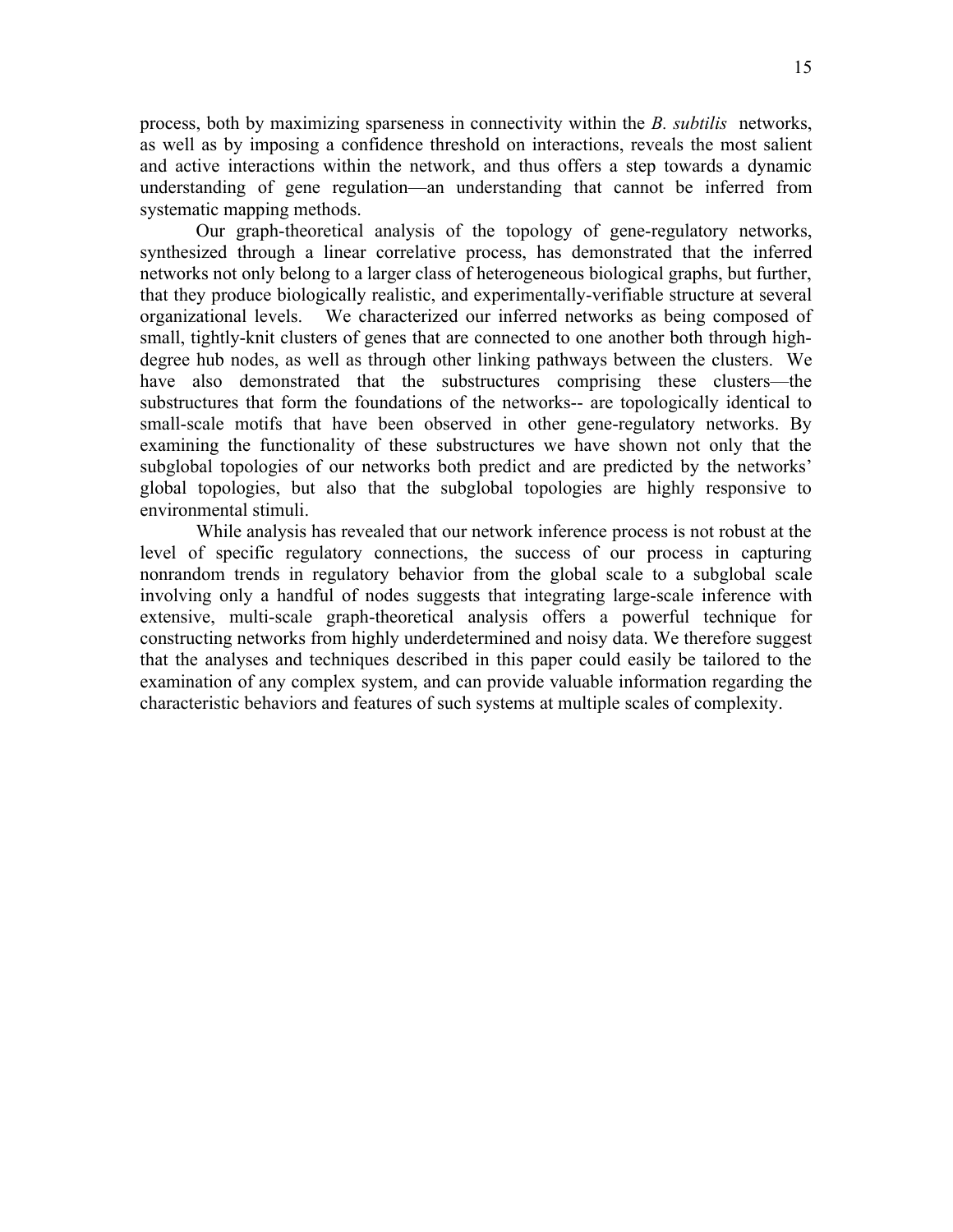#### **Appendix: Pictorial guide to high-significance four and five-node motifs identified in** *B. subtilis* **cradle-to-grave and amino acid pulse networks**

The number beneath each motif is its *Mfinder* software identifier. Table 9 indicates the networks in which each high-frequency motif was found. The table includes only those motifs that were present in two or more networks, and with Z-score> 2.

| Motif | Cradle-to-Grave 90% | Amino Acid Pulse | Perturbed Cradle-to- | Perturbed Amino |
|-------|---------------------|------------------|----------------------|-----------------|
|       |                     | 90%              | Grave 90%            | Acid Pulse 90%  |
| 206   |                     |                  |                      |                 |
| 222   |                     |                  |                      |                 |
| 2254  |                     |                  |                      |                 |
| 2270  |                     |                  |                      |                 |
| 926   |                     |                  |                      |                 |
| 9118  |                     |                  |                      |                 |
| 25502 |                     |                  |                      |                 |
| 50088 |                     |                  |                      |                 |





# **References**

- [1] R. Albert & A.-L. Barabasi, *Reviews of Modern Physics* **74**, 47 (2002).
- [2] A.-L. Barabasi & R. Albert, *Science* **286**, 509-512 (1999).
- [3] T. Christiansen, B. Christensen, and J. Nielsen, *Metabolic Engineering* **4**, 159-169 (2002).
- [4] T. Christiansen, S. Michaelsen, M. Wumpelmann, and J. Nielsen, *Biotechnology and Bioengineering* **83**, 344-352 (2003).
- [5] M.E. Csete & J.C. Doyle, *Science* **295**, 1664-1669 (2002).
- [6] M. Dauner & U. Sauer, *Biotechnology Progress* **16**, 642-649 (2000).
- [7] M. Dauner & U. Sauer, *Biotechnology and Bioengineering* **76**, 132-143 (2001).
- [8] M. Dauner, J.E. Bailey, and U. Sauer, *Biotechnology and Bioengineering* **76**, 144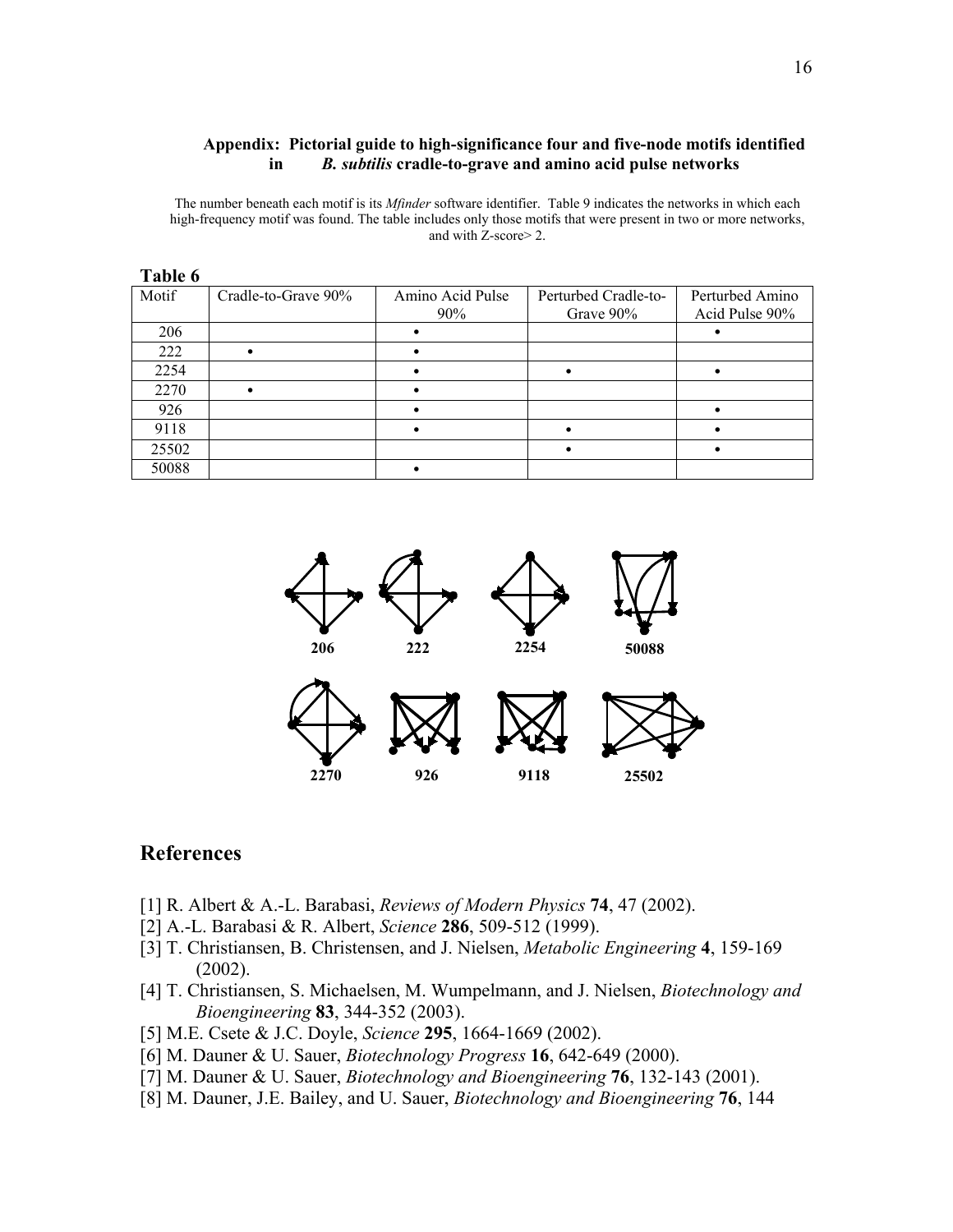156 (2001).

- [9] M. Dauner, T. Storni, and U. Sauer, *Journal of Bacteriology* **183**, 7308-7317 (2001).
- [10] M. Dauner, *et al.*, *Applied and Environmental Microbiology* **68**, 1760-1771 (2002).
- [11] N. Denny, *GraphLib.py*: 1999, modified by I. Albert
- [12] P. D'Haeseleer, X. Wen, S. Fuhrman and R. Somogyi, *Proc. Pac. Symp. Biocomput.(PSB 1999)* **4**, 41.
- [13] T.S. Gardner, D. di Bernardo, D. Lorenz and J.J. Collins, *Science* **301**, 102-105 (2003).
- [14] A.C. Gavin, *et al.*, *Nature* **415**, 141-147 (2002).
- [15] L. Giot, *et al*., *Science* **302**, 1727-1736 (2003).
- [16] N. Guelzim, S. Bottani, P. Bourgine and F. Képès, *Nat. Genet.* **31**, 60-63 (2002).
- [17] A. Gupta, J.D. Varner and C.D. Maranas, *Computers and Chemical Engineering* **29**, 565-576 (2005).
- [18] A.J. Hartemink, *Nature Biotechnology* **23**, 554-555 (2005).
- [19] Y. Ho, *et al.*, *Nature* **415**, 180-183 (2002).
- [20] N.S. Holter, A. Maritan, M. Cieplak, N.V, Fedoroff and J.R. Banavar, *PNAS* **98**, 1693 (2001).
- [21] T. Ito, *et al.*, *Proc. Natl. Acad. Sci. USA* **98**, 4569-4574 (2001).
- [22] H. Jeong, *et al.*, *Nature* **407**, 651-654 (2000).
- [23] N. Kashtan, S. Itzkovitz, R. Milo, U. Alon, *Phys. Rev. E.* **70**, 031909 (2004).
- [24] KEGG2 archive: [http://www.genome.ad.jp/kegg-bin/show\\_organism](http://www.genome.ad.jp/kegg-bin/show_organism)
- [25] V. Latora & M. Marchiori, *Phys.Rev. Lett.* **87**, 198701-198704 (2001).
- [26] V. Latora & M. Marchiori, *Eur. Phys. J.* **B32**, 249-263 (2003).
- [27] T.I. Lee, *et al.*, *Science* **298**, 799-804 (2002).
- [28] S. Li, *et al.*, *Science* **303**, 540-543 (2004).
- [29] N.M. Luscombe *et al.*, *Nature* **431**, 308 (2004).
- [30] S. Mangan, A. Zaslaver and U. Alon, *JMB* **Vol 334/2**, 197-204 (2003).
- [31] S. Mangan & U. Alon, *PNAS* **100**, 11980-11985 (2003).
- [32] A. Ma'ayan *et al.*, *Science* **309**, (2005).
- [33] *Mfinder*. Departments of Molecular Cell Biology and Computer Science & Applied Mathematics, Weizmann Institute of Science, Rehovot, Israel, 76100.
- [34] R Milo, S Shen-Orr, S Itzkovitz, N Kashtan, D Chklovskii & U Alon, *Science* **298,** 824-827 (2002).
- [35] M.E.J. Newman, S. Strogatz, and D. Watts, *Phys. Rev. E* **64**, 026118 (2001).
- [36] Z. N. Oltvai & A.-L. Barabasi, *Science* **298**, 763-764 (2002).
- [37] U. Sauer, *et al.*, *Nature Biotechnology* **15**, 448-452 (1997).
- [38] S. Shen-Orr, R. Milo, S. Mangan & U.Alon, *Nature Genetics* **31**, 64-68 (2002).
- [39] P. Uetz, *et al.*, *Nature* **403**, 623-627 (2000).
- [40] A. Vazquez *et al.*, *PNAS* **101**, 17945 (2004).
- [41] M.K.S. Yeung, J. Tegner and J.J. Collins, *PNAS* **99**, 6163 (2002).
- [42] S.H. Yook, *et al.*, *Proteomics* **4**, 928-942 (2004).
- [43] A. Zaslaver *et al.*, *Nature Genetics* **36**, 486 491 (2004).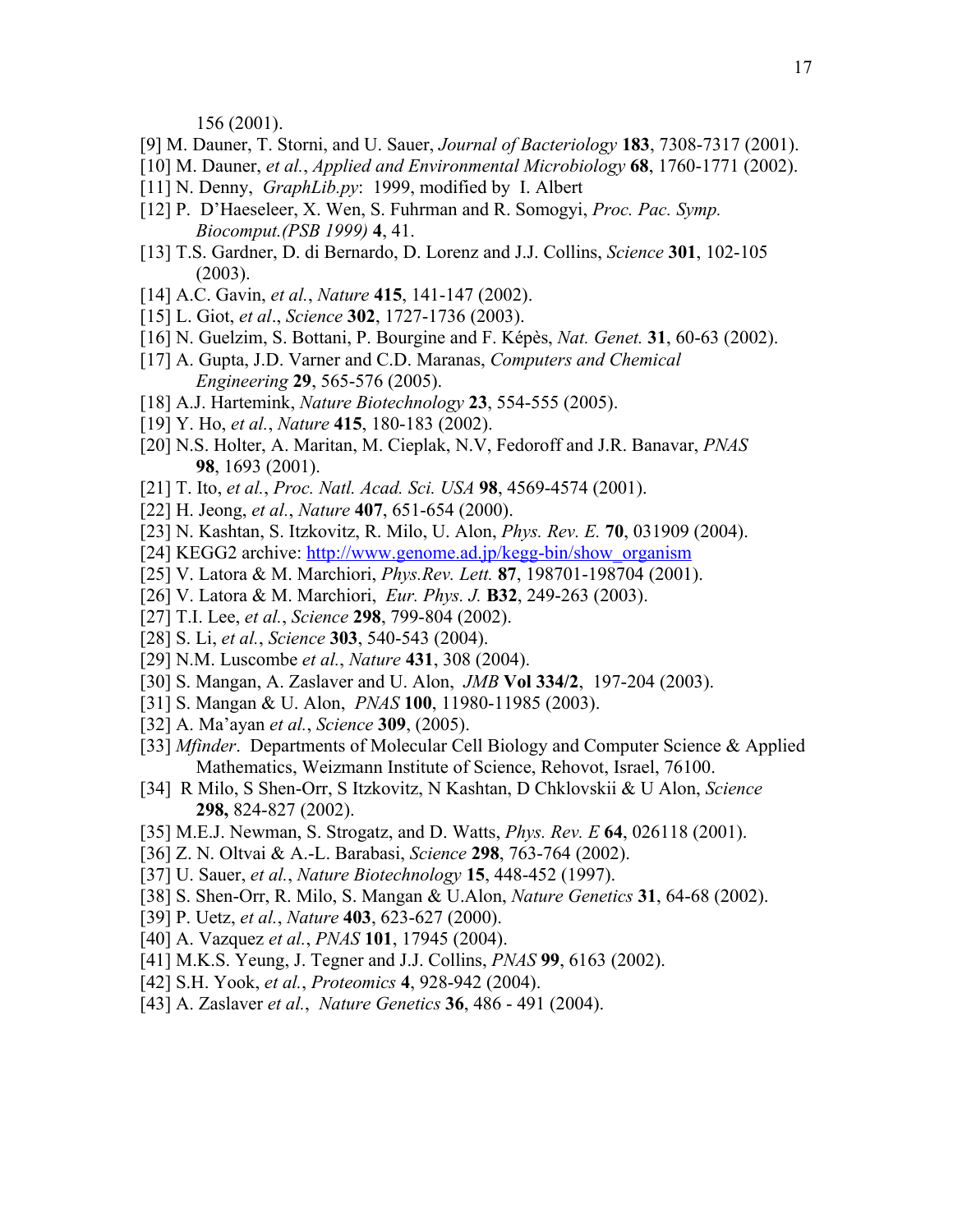



**Fig. 1.** Log-log plot of the cumulative degree distributions for the unperturbed cradle-to-grave network at 90% confidence. Note that the total (diamonds) and out-degree (triangles) distributions are scale-free (with exponential tails), while the in-degree distribution (squares) is more nearly exponential.



**Fig. 2.** Error-attack plot for unperturbed cradle-to-grave network at 90% confidence: cross hatches represent random removal of nodes, while circles correspond to targeted attack of the network's hubs (nodes whose degree is at least 25% of the maximum degree in the network). The size of the largest remaining cluster decreases approximately linearly when nodes are removed at random, but the network disintegrates rapidly if hubs are targeted for removal. The perturbed network which was inferred in [17] from the same basic data as was used for the unperturbed network, but without first accommodating redundancies in the microarray channel labeling, exhibits similar behavior, and appears approximately equally susceptible to targeted attack.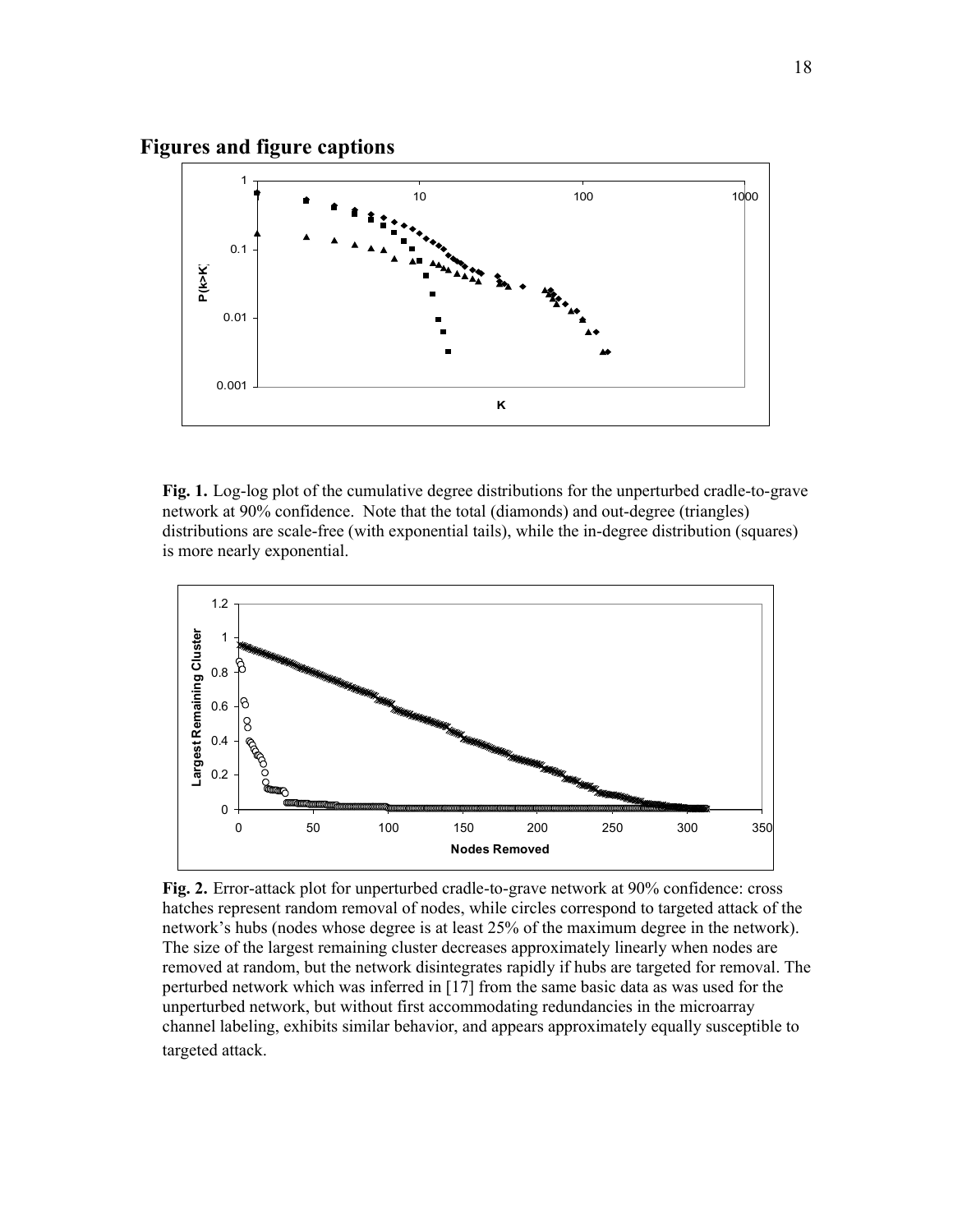





**Feed-forward Loop Feed-forward Loop with Extra Edge**



**Double Feed-forward Loop Double Feed-forward Loop with Extra Edge**



**Triple Feed-forward Loop Triple Feed-forward Loop with Extra Edge**



**Fig. 3**. Most abundant and statistically-significant motifs in the amino acid pulse and cradleto-grave networks at 90% confidence.



**Fig. 4.** Node roles. Information propagating and processing tasks are conveyed by edge abundance and directionality.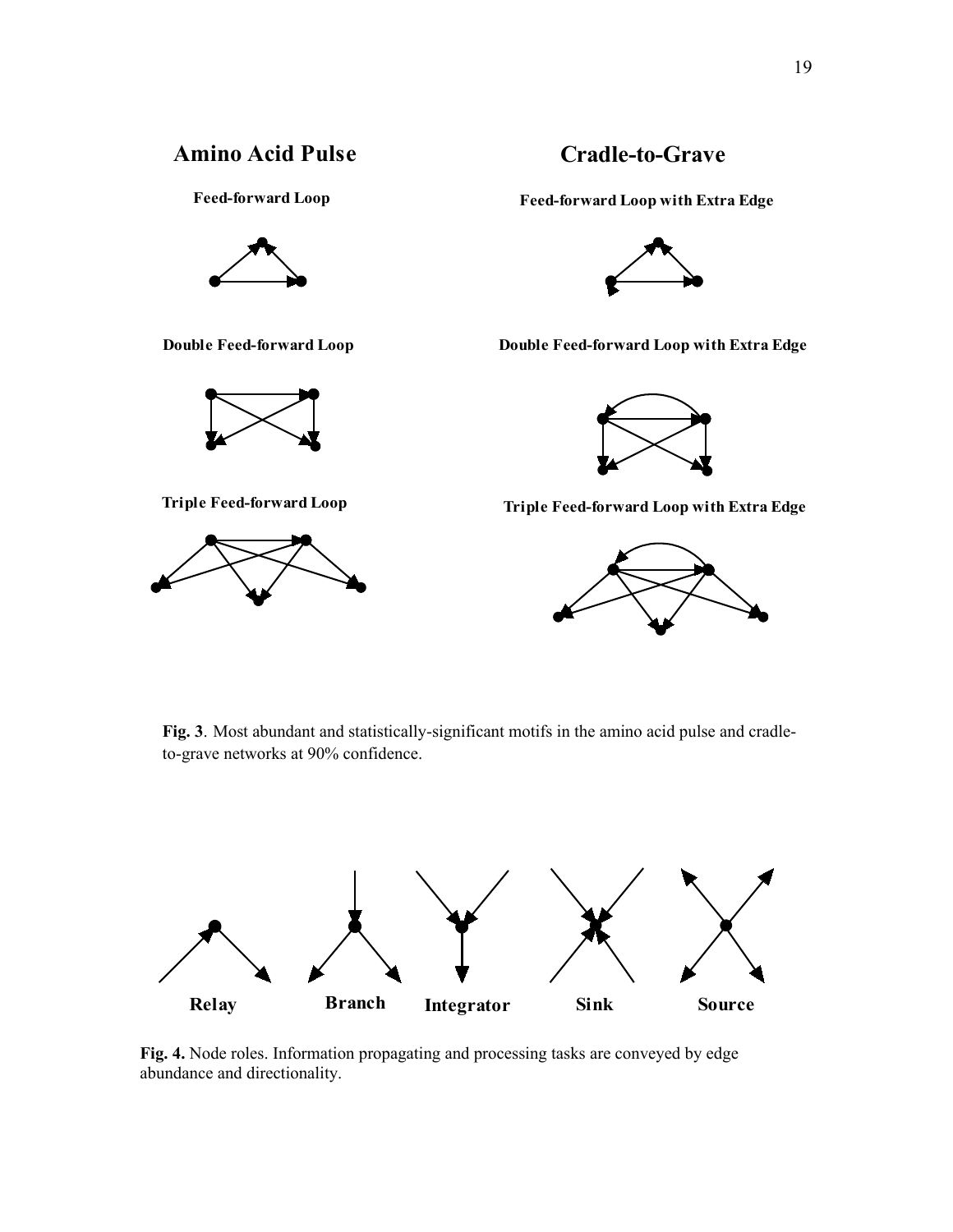# **Tables**

**Table 1**. Node and edge composition of each inferred regulatory network at 70%, 80%, and 90% confidence. The networks inferred in reference [17] are denoted as being "perturbed" (see Materials and Methods). The "unperturbed" regulatory interactions reported on in this paper are available from the corresponding author, upon request (e-mail cpc146 $@p$ hys.psu.edu).

| <b>Network Name and Confidence</b> | <b>Nodes</b> | <b>Edges</b> |
|------------------------------------|--------------|--------------|
| Amino Acid Pulse, 70%              | 356          | 1040         |
| Amino Acid Pulse, 80%              | 274          | 747          |
| Amino Acid Pulse, 90%              | 169          | 405          |
| Perturbed Amino Acid Pulse 70%     | 365          | 1058         |
| Perturbed Amino Acid Pulse 80%     | 277          | 753          |
| Perturbed Amino Acid Pulse 90%     | 154          | 348          |
| Cradle-to-Grave, 70%               | 476          | 2722         |
| Cradle-to-Grave, 80%               | 396          | 2000         |
| Cradle-to-Grave, 90%               | 314          | 1238         |
| Perturbed Cradle-to-Grave 70%      | 508          | 2931         |
| Perturbed Cradle-to-Grave 80%      | 416          | 2167         |
| Perturbed Cradle-to-Grave 90%      | 326          | 1335         |

**Table 2.** Degree ranges and distributions for cradle-to-grave and amino acid data sets at 90% confidence. The in-degree distributions follow exponential functions,  $P(k) \sim e^{-\lambda k}$ , while the

| out-degree and total degree distributions follow power laws, $P(k) \sim k^{-\gamma}$ . |  |  |  |  |
|----------------------------------------------------------------------------------------|--|--|--|--|
|                                                                                        |  |  |  |  |

| Data Set                       | <b>Degree Range</b> | $1/\lambda$ | $\gamma$<br>out | $\int$ total |
|--------------------------------|---------------------|-------------|-----------------|--------------|
| Amino Acid Pulse 90%           | 97-،                | $-735$      | -52             | .85          |
| Perturbed Amino Acid Pulse 90% | $1 - 73$            | -5.84       | -60             | ' 93         |
| Cradle-to-Grave 90%            | 1-157               | -8 96       | .58             | -74          |
| Perturbed Cradle-to-Grave 90%  | $-176$              | $-8.68$     | .60             |              |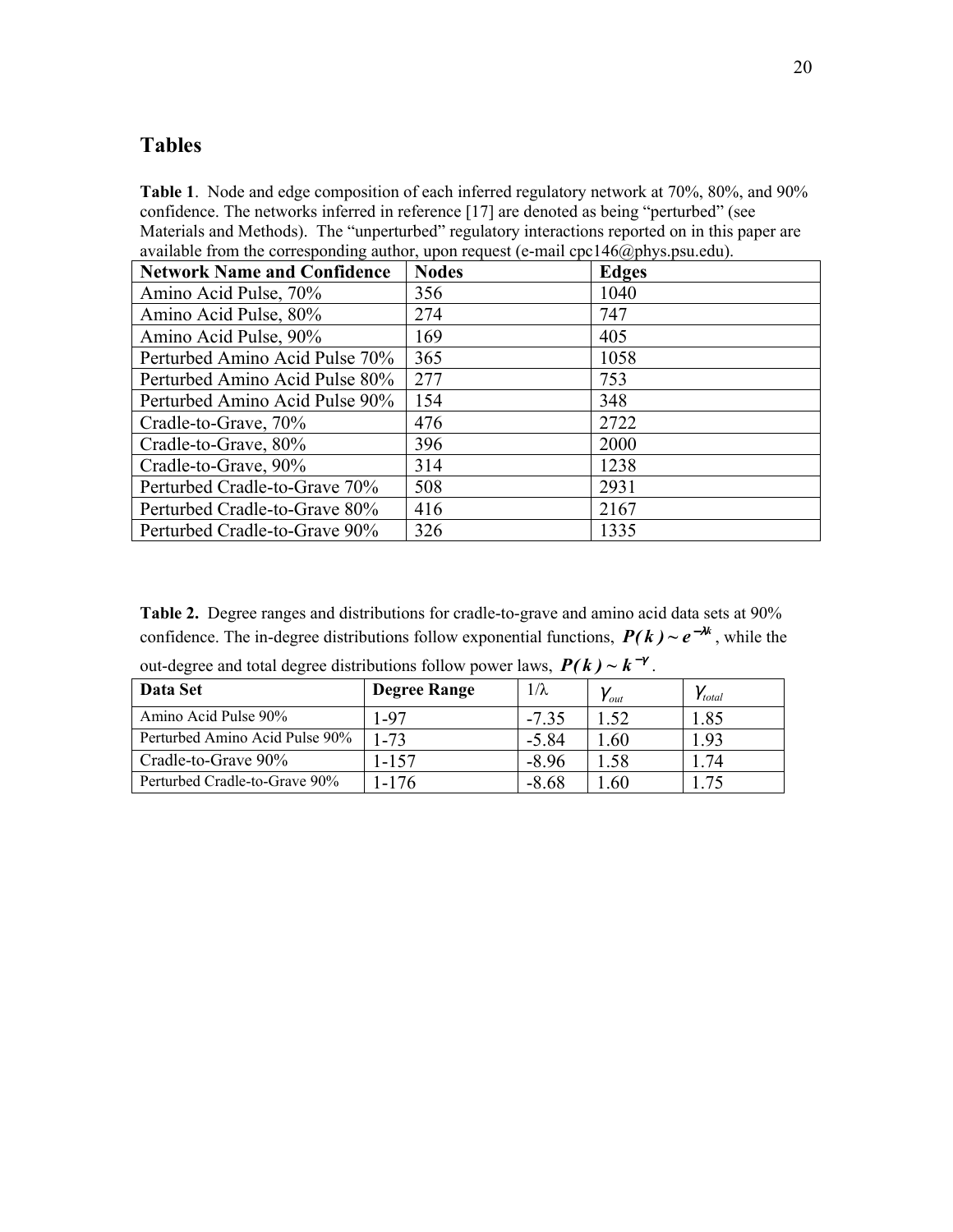| <b>Hub Identity</b> | <b>Function</b>           | <b>Network</b>       |
|---------------------|---------------------------|----------------------|
| ypcA                | dehydrogenase             | Amino Acid Pulse 90% |
| thrB                | kinase                    | Amino Acid Pulse 90% |
| purD                | ligase/synthetase         | Amino Acid Pulse 90% |
| sdhB                | dehydrogenase             | Amino Acid Pulse 90% |
| pyrE                | phosphoribosyltransferase | Amino Acid Pulse 90% |
| yqhJ                | dehydrogenase             | Amino Acid Pulse 90% |
| ctaE                | oxidase                   | Cradle-to-grave 90%  |
| phrE                | activity regulator        | Cradle-to-grave 90%  |
| atpB                | synthase                  | Cradle-to-grave 90%  |
| secE                | translocase               | Cradle-to-grave 90%  |
| sigW                | polymerase                | Cradle-to-grave 90%  |
| argG                | synthetase                | Cradle-to-grave 90%  |
| pdhC                | dehydrogenase             | Cradle-to-grave 90%  |
| ytcF                | decarboxylase             | Cradle-to-grave 90%  |
| gbsA                | dehydrogenase             | Cradle-to-grave 90%  |
| sucC                | dehydrogenase             | Cradle-to-grave 90%  |

**Table 3.** Identity and function of the networks' hubs (nodes whose degree is 25% or more of the highest degree in the network). None of the hubs is a transcriptional regulator.

**Table 4.** High-frequency genes—i.e. genes that appear in at least two statistically significant motifs-- and their roles in the unperturbed cradle-to-grave and amino acid pulse networks at 90% confidence. Of 26 high-frequency genes in the amino acid pulse network, and 21 high-frequency genes in the cradle-to-grave network, only the five genes that appear in the widest array of highsignificance motifs are listed. Their dominant roles are given in bold-faced type. B: branch; Si: sink; So: source; I: integrator; R: relay.

| <b>Network</b>   | High-frequency nodes (roles listed under nodes) |      |                 |      |      |
|------------------|-------------------------------------------------|------|-----------------|------|------|
| Cradle-to-Grave  | $\mathbb{C}$ ta $\mathrm{E}$                    | phrE | sucC            | pdhC | ytcF |
|                  | B                                               |      | Si. B           | R, B | R. B |
| Amino Acid Pulse | SecF                                            | citH | pg <sub>1</sub> | nadB | purF |
|                  | Si                                              |      | Si              | Si   | Si   |